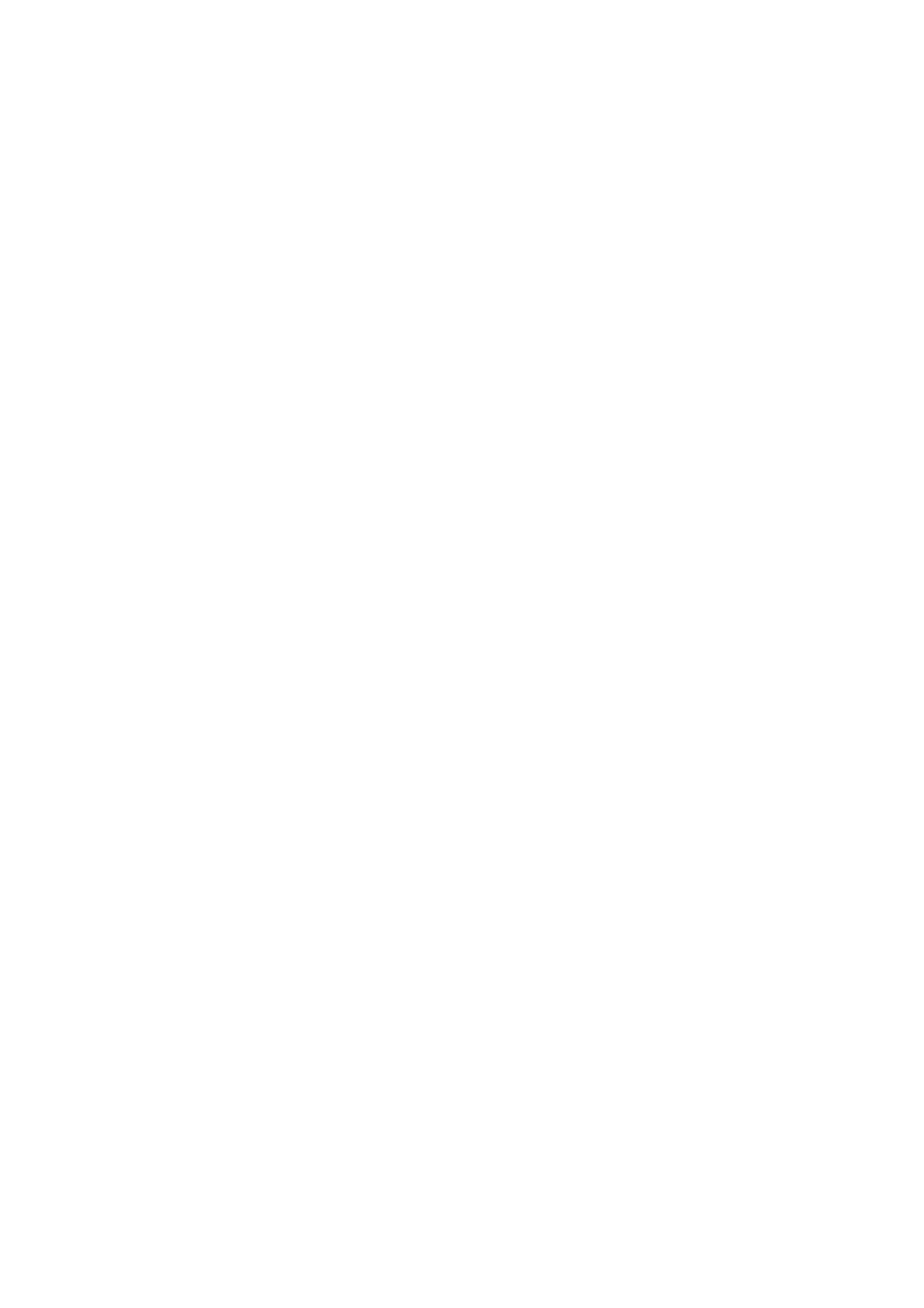*Frank Stähler Stefan Traub* 

# *Privatization and Liberalization in Vertically Linked Markets*

TranState Working Papers

No. 95

*Sfb597 "Staatlichkeit im Wandel" − "Transformations of the State"*  Bremen, 2009 [ISSN 1861-1176]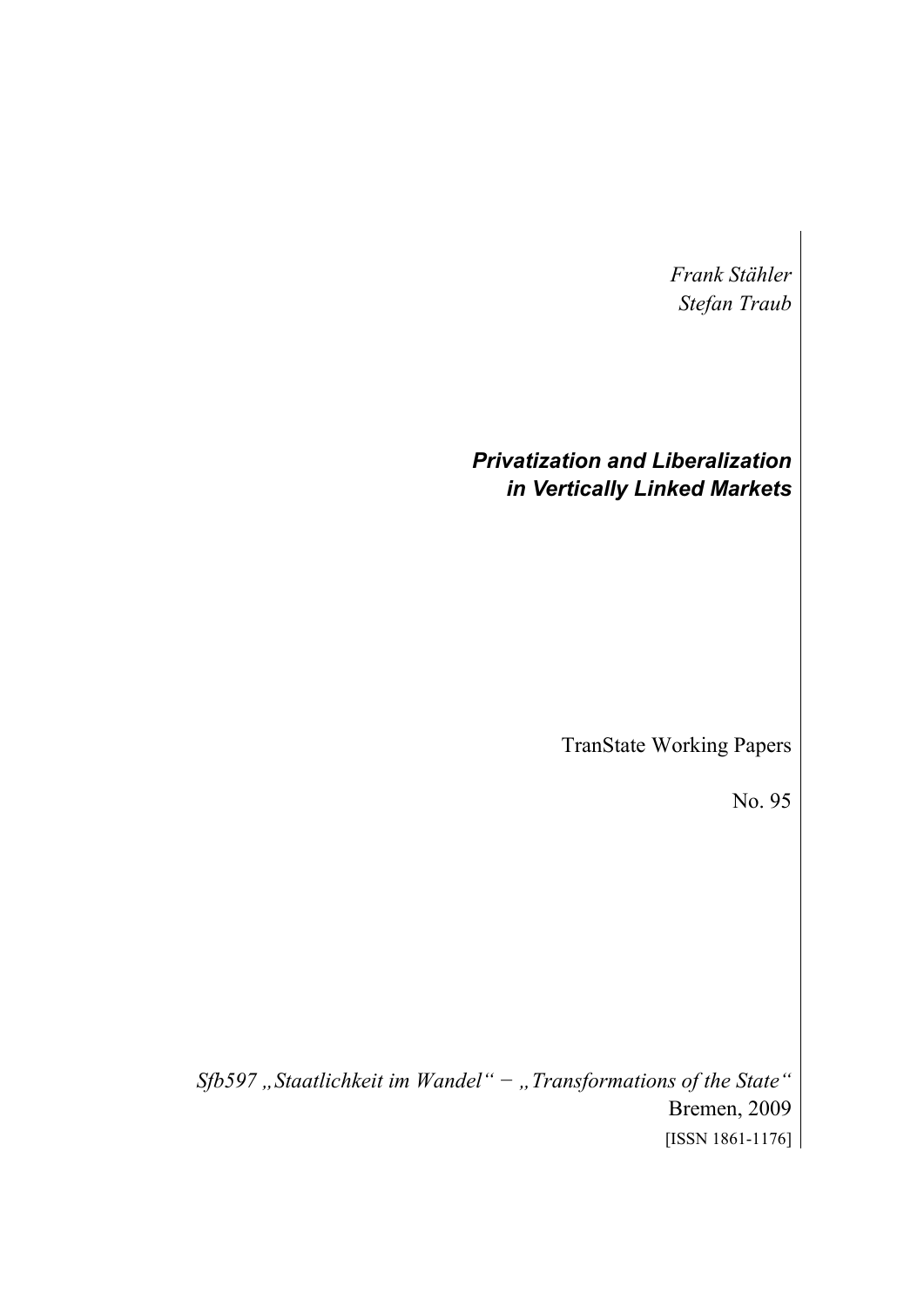**Frank Stähler, Stefan Traub**  Privatization and Liberalization in Vertically Linked Markets (TranState Working Papers, 95) Bremen: Sfb 597 "Staatlichkeit im Wandel", 2009 ISSN 1861-1176

Universität Bremen Sonderforschungsbereich 597 / Collaborative Research Center 597 Staatlichkeit im Wandel / Transformations of the State Postfach 33 04 40 D - 28334 Bremen Tel.:+ 49 421 218-8720 Fax:+ 49 421 218-8721 Homepage: http://www.staatlichkeit.uni-bremen.de

Diese Arbeit ist im Sonderforschungsbereich 597 "Staatlichkeit im Wandel", Bremen, entstanden und wurde auf dessen Veranlassung unter Verwendung der ihm von der Deutschen Forschungsgemeinschaft zur Verfügung gestellten Mittel veröffentlicht.

Deutsche Forschungsgemeinschaft

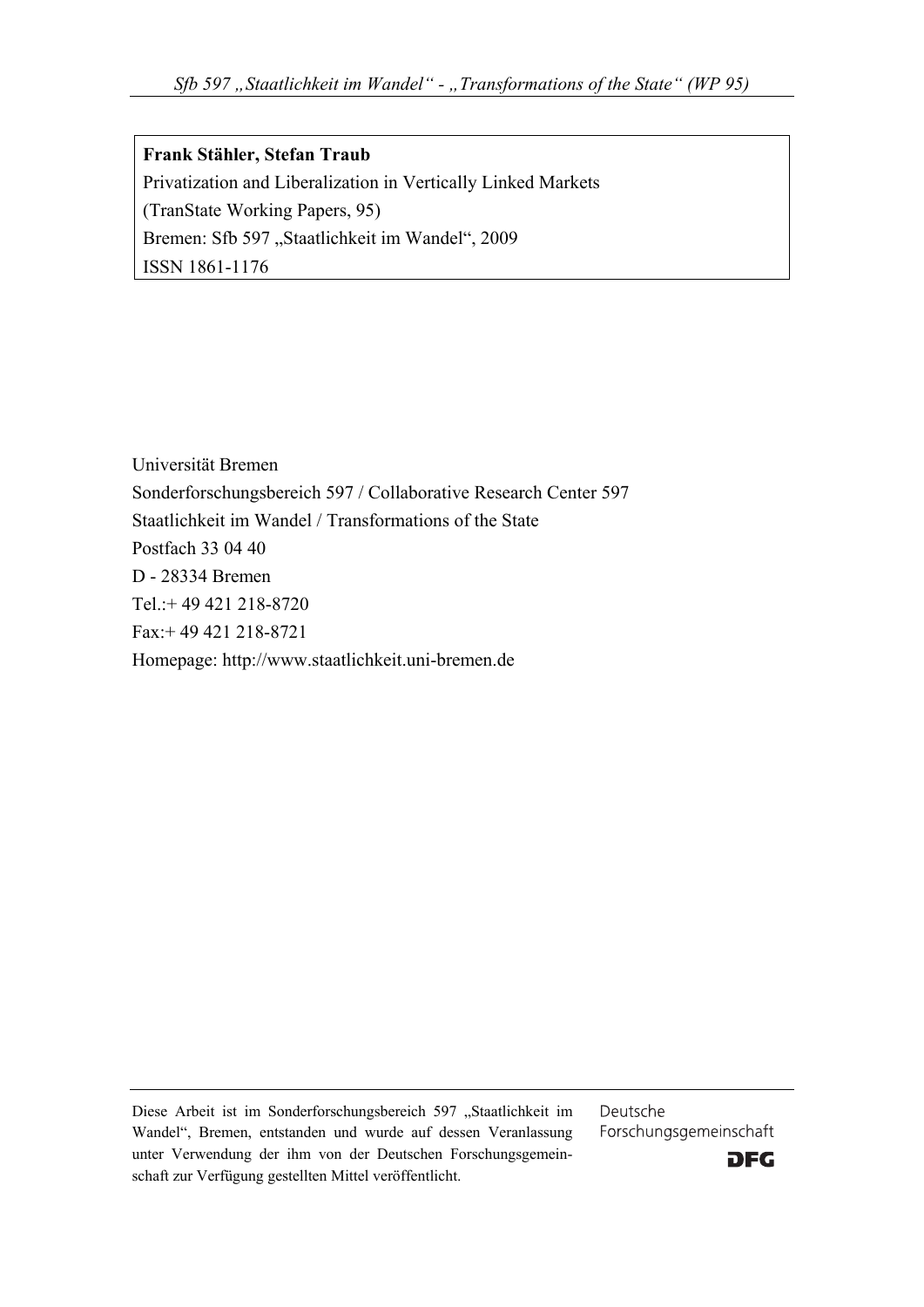# *Privatization and Liberalization in Vertically Linked Markets*

# **ABSTRACT**

State-owned enterprises (SOEs) are often vertically integrated firms which operate in key industries like transport, telecommunication and power generation. They provide an infrastructure and invest in its quality. We discuss the effects of liberalization and their privatization which can be complete or partial such that upstream production is still run by an SOE. We show that granting a downstream rival access to the infrastructure of a vertically integrated private firm is welfare improving in most cases even if a holdup problem exists. For any vertically separated structure we find that privatization through multi-product firms welfare dominates privatization through single-product firms. JEL-Classification: L33, L23, H54.

Keywords: Privatization, vertical integration, state-owned enterprises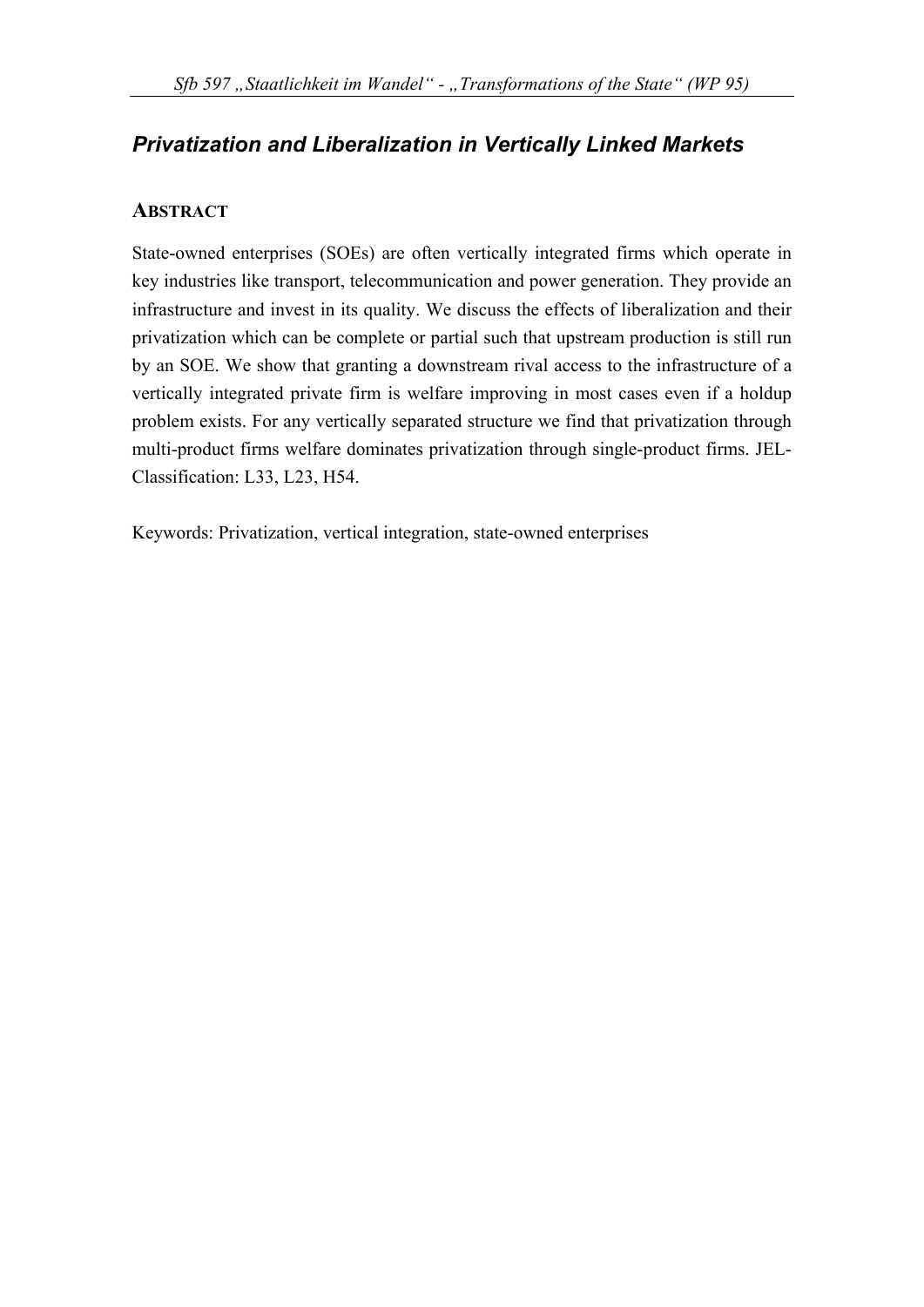# **CONTENTS**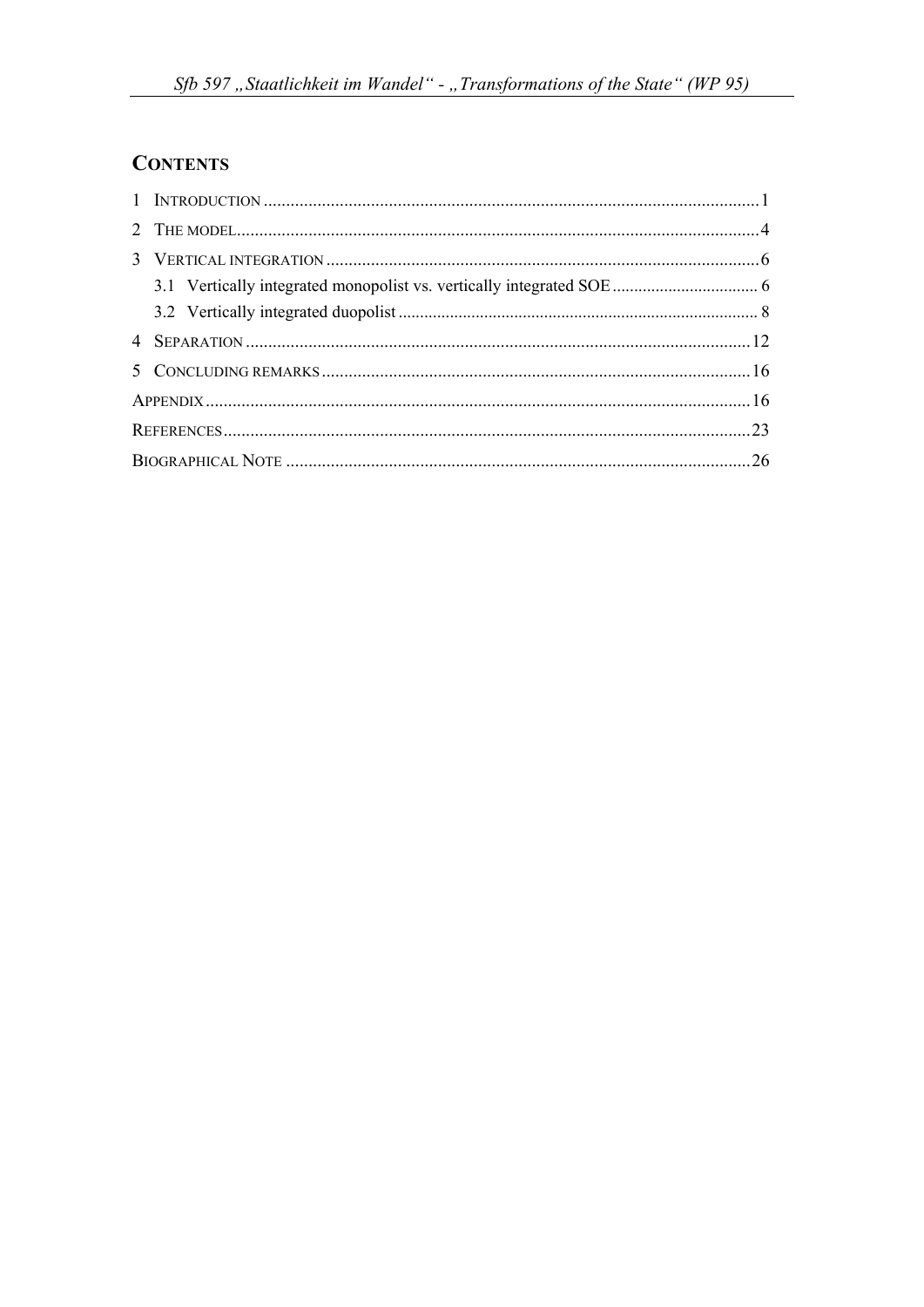# *Privatization and Liberalization in Vertically Linked Markets*

## **1 INTRODUCTION**

<u>.</u>

After World War II, a lot of democratic countries had a large public sector which controlled key industries (Zürn and Leibfried, 2005). The worldwide recessions of 1974 and 1980/81, however, made economic policy reconsider whether services of general interest<sup>1</sup> (e.g. gas and water supply, power generation and transmission, air and rail transport, telecommunications) and other key industries (e.g. mining and steal production) should be provided publicly by state owned enterprises (SOEs).<sup>2</sup> Although not being the first privatization, the initial public offering of British Telecom by the Thatcher government in 1984 was a start for a wave of privatization initiatives that filled public cash boxes with more than 1 billion US dollars in the 1990s (for a survey including a historical overview of privatization activities see Megginson and Netter, 2001).

Prior to privatization, even many economists shared the postwar view that general interest services should be provided publicly. A lot of these services have the character of providing an infrastructure which is necessary to offer other services. An infrastructure requires substantial fixed costs and thus implies increasing returns to scale, potentially creating a natural monopoly. Furthermore, the quality of the infrastructure can be crucial for the quality of services which can be provided by using it. An important objective of privatization has been an increase in economic efficiency,<sup>3</sup> which is guaranteed only if privatizing natural monopolies and the resulting need to establish regulatory authorities outperform the business model of an SOE. Laffont and Tirole (1993) emphasized that this is basically an empirical question. Newberry (1997) highlighted that there is a natural complementarity between liberalization (i.e. introducing competition) and privatization (i.e. a change of the ownership structure of a firm). He concludes that introducing competition was the key to achieving the full benefits of privatization and privatization was only a necessary but not a sufficient condition. In contrast to this, regulation was inevitably inefficient. It is obvious that replacing regulation by competition

<sup>1</sup> Article 86 (2) of the Treaty Establishing the European Community which was signed on March 25, 1957, explicitly mentions "undertakings entrusted with the operation of services of *general economic interest*" (emphasis added).

<sup>2</sup> According to the World Bank (1995) definition, SOEs are "government-owned or government-controlled economic entities that generate the bulk of their revenues from selling goods and services".

<sup>3</sup> Price Waterhouse (1989a, b) listed six main goals of privatization: (i) raise revenue for state, (ii) promote economic efficiency, (iii) reduce government interference in the economy, (iv) promote wider share ownership, (v) provide opportunity to introduce competition, and (vi) subject SOEs to market discipline.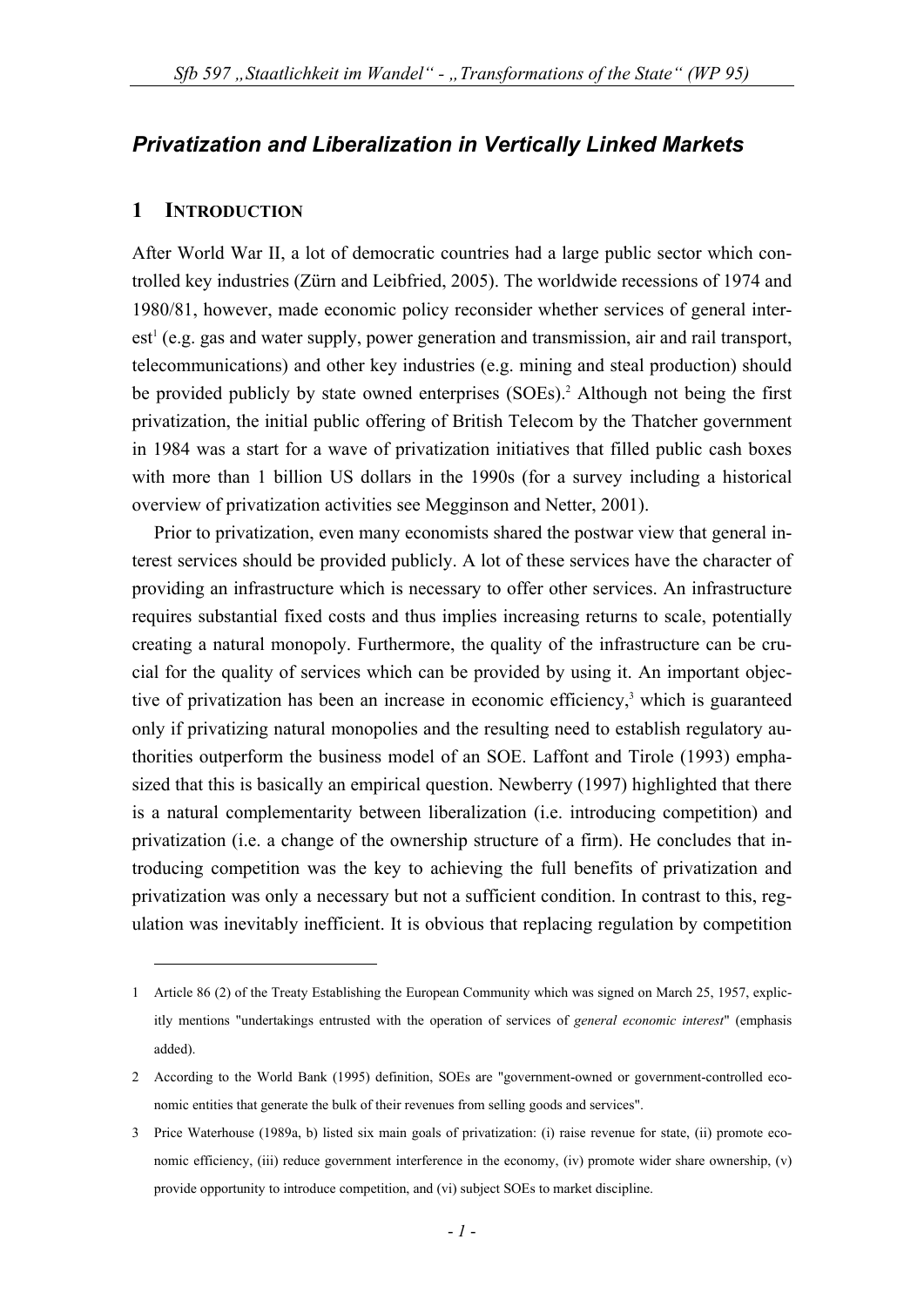would require a vertical restructuring or separation of formerly SOEs into (regulated) network operations and network-bound services.

Building upon works of Boiteaux (1971) and others regarding the regulation and price formation of public monopolies Bos (1987, 1988) developed a formal model of privatization. A central assumption is that privatization involves efficiency gains for the respective firm. Numerous empirical studies seem to support Bos' presupposition (for a survey see Megginson and Netter, 2001). For example, using a panel of internationally operating airlines Ehrlich et al. (1994) demonstrated an annual productivity increase of 1.6 to 2% and a decline of unit costs of up to 1.9% after privatization. Newberry (1997) highlighted that productivity changes can either be due to restructuring and privatization (as in the case the UK's Central Electricity Generating Board) or due to liberalization (as in the case of British Telecom). The effect on consumer welfare was unclear: while telecommunication prices sunk, electricity companies raised profits rather than cutting prices.

In this paper, we study the welfare effects of privatizing SOEs that provide general interest services and establish a vertical link. This can be explained best by the example of railroad transport because "in railways, while the infrastructure of track and stations etc. is naturally monopolistic, the supply of train services might not be" (Vickers, 1995, p. 1).<sup>4</sup> From an industrial organization perspective a public railway enterprise is a vertically integrated firm. The upstream firm erects and maintains an infrastructure in terms of track and stations to be used as an input for the downstream firm. The downstream firm offers transport services to passengers or freight companies.

The reform of the railway sector may proceed in several steps. Formal and material privatization involve a reorganization of a formerly SOE's legal structure and its sale to the public, respectively. Additionally, regulation may still play a crucial role, in particular when upstream and downstream activities are separated and access rules are determined. Liberalization may allow for free market entry at the downstream level, and vertical restructuring may separate network operations from services. Obviously, each step may have different positive and negative welfare consequences. Privatization rules out goals inconsistent with profit maximization (such as redistribution or job preservation) and exposes firms to capital market principles (see, e.g., Shleifer, 1998). Hence, productivity is likely to increase. At the same time, there may be a disadvantageous shifting of

<u>.</u>

<sup>4</sup> For an critical assessments of British rail privatization see Preston (1996) and Gibb et al. (1996). See also Affuso and Newberry (2002). Lodge (2003) provides a comparative analysis of British and German railway regulation. An overview of privatization activities in the EU and Japan is given in Obermauer (2001). Evidence for emerging countries is reported in Estache et al. (2001) [Brazil] and Ramamurti (1997) [Argentine]. The problems associated with liberalizing other network sector such as the electricity industry are discussed, e.g., in Newberry (2002).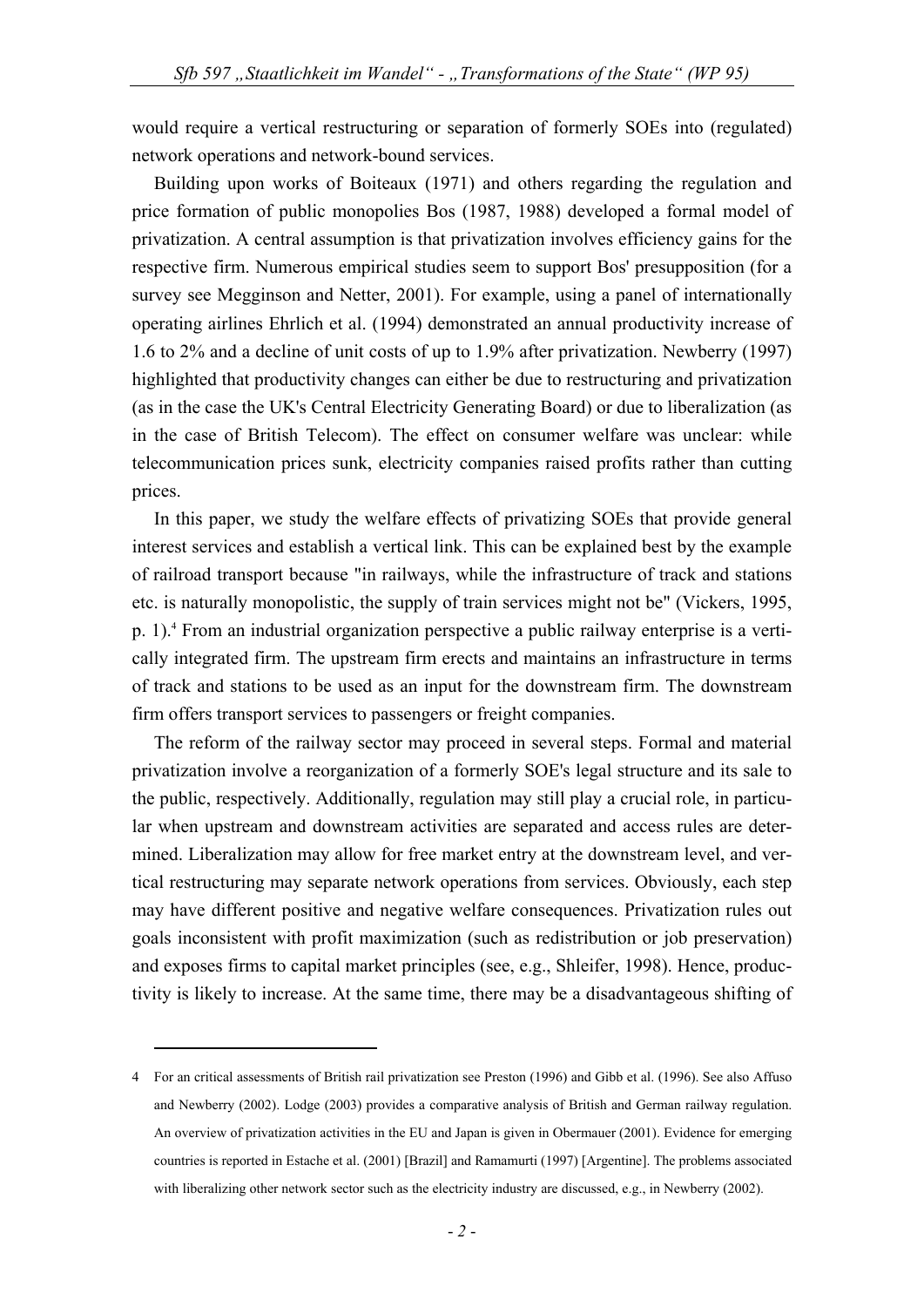consumer surplus towards the firms which exercise market power. Regulation may constrain the monopoly power of the privatized firm, but may itself involve distortions. As long as the vertical structure of the industry is still controlled by a single firm, entrants may find it hard to get access to the network.<sup>5</sup> Separating network operations from services disables the upstream firm from discriminatory behavior but involves the well known double-marginalization problem (Cournot, 1927; Sonnenschein, 1968).

It is this setup of vertical relations in which we will consider the tradeoffs between privatization and keeping an SOE on different vertical stages. To this end, we use a model which is closest to Vickers (1995). Like us, he analyzed whether a natural monopolist in the upstream market should also be allowed to act in the competitive downstream market. However, he applied an imperfect-information-imperfect-competition framework and did not allow for economies of scope. Interestingly, he showed that the welfare comparison between integration and segregation can be ambiguous, that is, the regulation of access prices can make non-integrated downstream firms worse off.<sup>6</sup> Gangopadhyay (2006) challenged the ambiguity result. He re-established the conventional wisdom, that monopoly power of integrated upstream firms may seriously distort competition on downstream markets using a model with perfect information. In the subgame perfect Nash equilibrium of his two-stage game, the integrated monopolist sets a prohibitive input price as to drive non-integrated firms' profits to zero. Sadka and Negrin (2004) demonstrated that "light-handed" regulation (only the access price is fixed by the regulator) of vertically integrated firms can outperform "full" regulation (both access price and final outputs are determined by the regulator) if the regulator faces incomplete information about the entrants' firms costs.<sup>7</sup> Iossa and Stroffolini (2007) investigated the effects of downstream demand uncertainty and found that vertical integration may perform better if the regulator cannot observe information acquisition by the upstream monopolist.<sup>8</sup>

<u>.</u>

<sup>5</sup> Zauner (2004) reported the results of a survey among German train operating companies (TOCs) with regard to the vertically integrated railway network supplier Deutsche Bahn Netz. The initial track access charges system favored the TOCs of the Deutsche Bahn exhibiting relatively high demand of track kilometers and had to be replaced by a neutral track access charge system in 2001. Interestingly, the survey revealed some instances of nonprice discrimination such as disadvantageous allocation of railway slots.

<sup>6</sup> Using a contract-theoretic approach Saavedra (2001) shed further light on the ambiguity of the welfare effects of vertical separation.

<sup>7</sup> An interesting extension of this literature is Matsukawa (2005), who studied optimal tariff setting in congestible networks.

<sup>8</sup> Calzolari and Scarpa (2008) concluded that regulatory policies depend on whether monopolists operate only domestically or also abroad.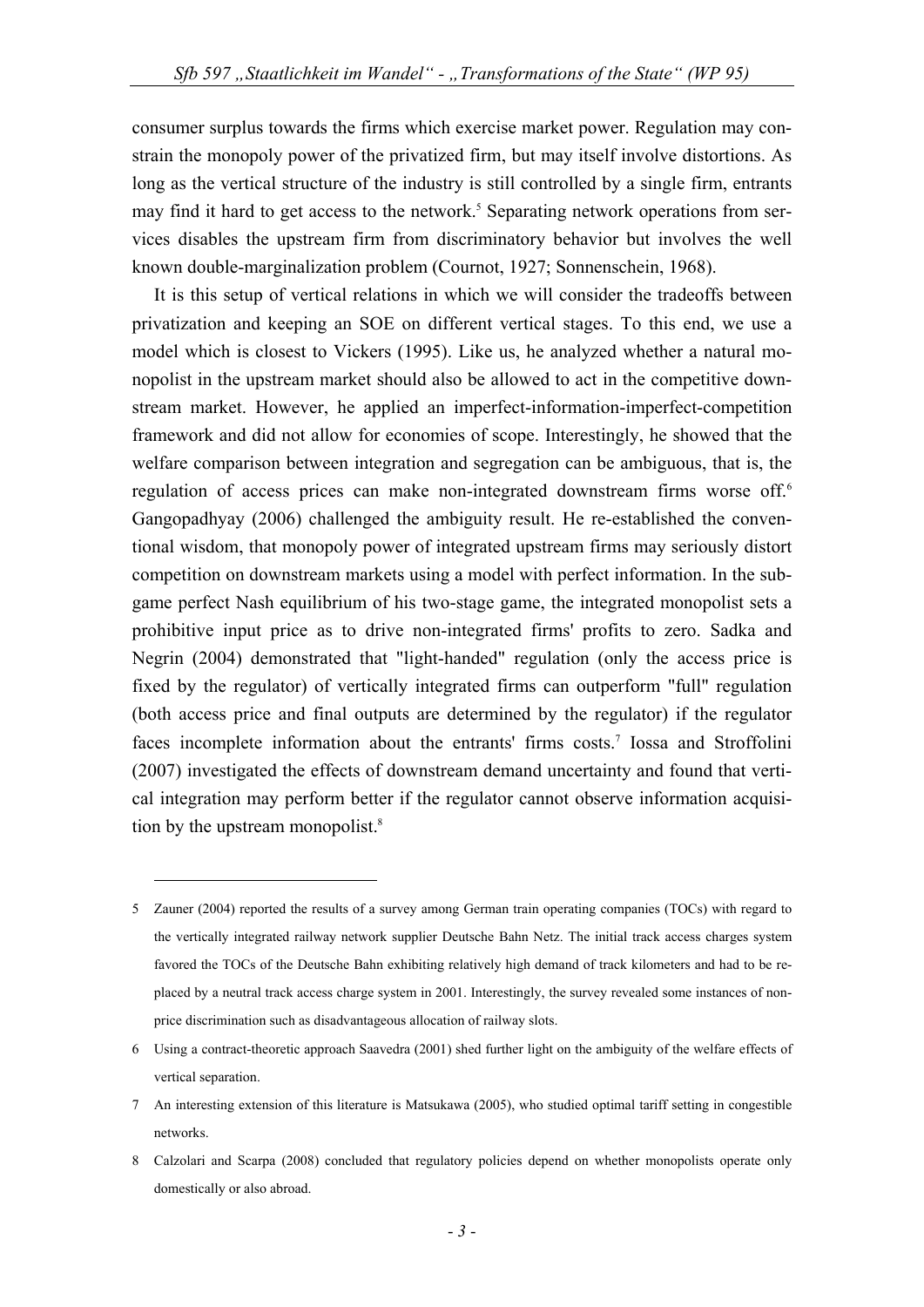In this paper, we consider a full-information theoretical framework and focus on the role of the infrastructure's quality. The innovation of the paper is that we model the upstream firm's decision problem as a quality investment for a given network infrastructure (quantity). Hence, upstream output enters the representative user's utility function as a weight attached to the number of consumed downstream services (train journeys) rather than being combined with downstream output in the downstream production process. To our knowledge, only Economides (1997) has considered the role of quality in an upstream market. However, his model assumes that consumed quality is the minimum of upstream and downstream quality whereas our model assumes that quality is determined by upstream production. A further distinctive feature of our model is that we allow for economies of scope in the case of vertical integration.

The remainder of the paper is organized as follows. Section 2 introduces the model. Section 3 computes our two benchmark scenarios, for the vertically integrated monopolist and the vertically integrated SOE, and discusses the case of a vertically integrated incumbent firm which is potentially challenged by an entrant. Section 4 deals with the case of separation and liberalization under different setups in the downstream and the upstream market. Section 5 concludes.

### **2 THE MODEL**

We assume that there are two services *X* and *Y* offered by using an infrastructure as a necessary input. The utility of a representative consumer is given by

$$
U(X,Y) = (A + \alpha z)(X + Y) - \beta \left(\frac{X^2}{2} + \frac{Y^2}{2}\right) + \gamma XY - p_X X - p_Y Y
$$

with  $\alpha$ ,  $\beta > 0$ ,  $-\beta \le \gamma < \beta$  and *z* denoting quality of the upstream input, i.e. infrastructure quality. Maximization yields the inverse demand functions

$$
p_X = A + \alpha z - \beta X + \gamma Y,
$$
  
\n
$$
p_Y = A + \alpha z - \beta Y + \gamma X.
$$
\n(1)

This simple setup allows us to distinguish three different cases of demand interaction between these two services. Appendix A.1 shows that the sign of a change in demand with the price of the other service depends on  $\gamma$ . If  $\gamma \in ]0, \beta[$ , an increase in price will decrease the other service demand and both services are *complements*. If  $\gamma \in [-\beta, 0]$ , an increase in price will increase the other service demand and both services are *substitutes.* Finally, in the special case of  $\gamma = 0$ , both markets are independent. The parameter *α* measures the strength of quality *z* as perceived by consumers.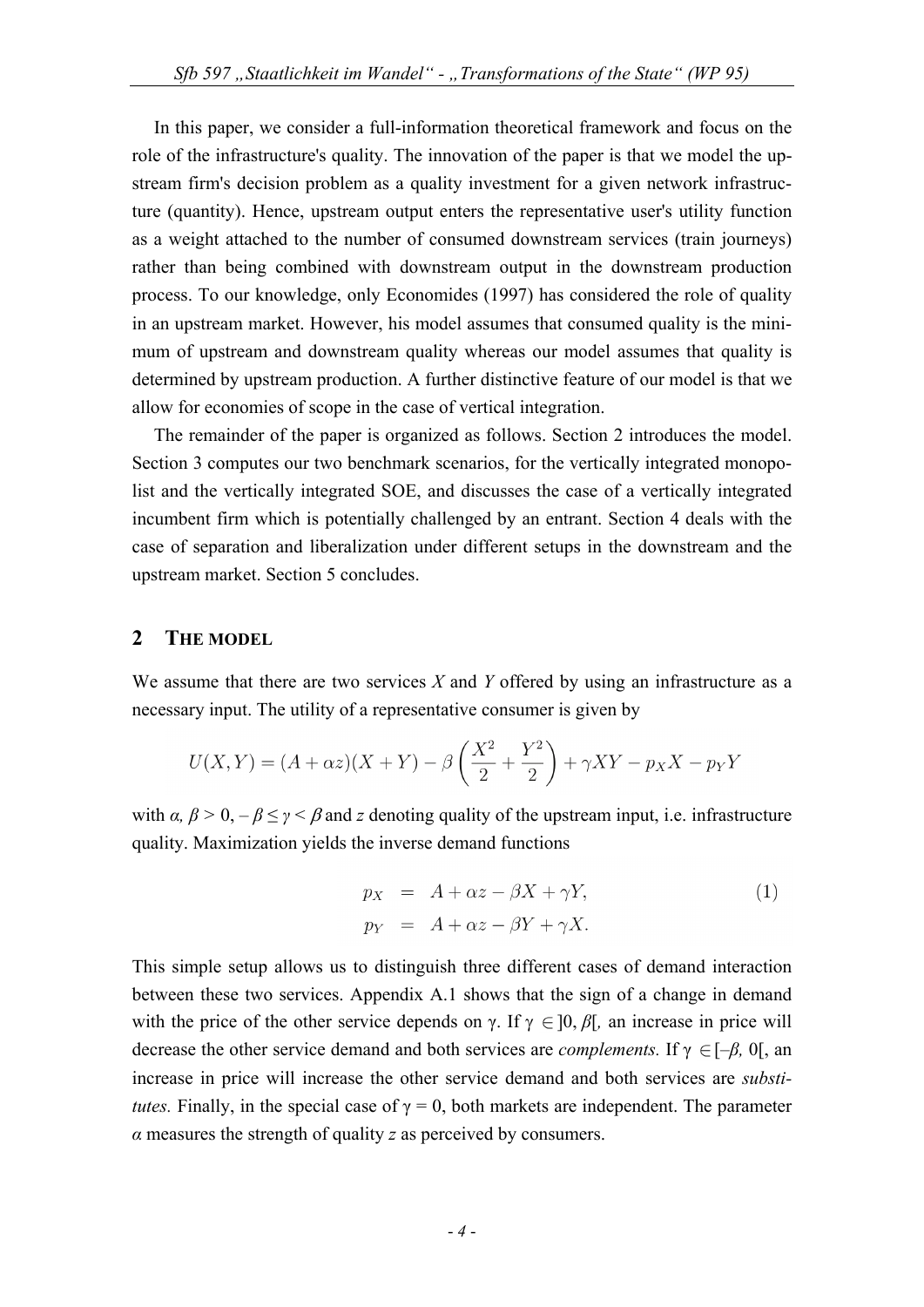As for costs, we normalize the marginal cost of using the infrastructure to zero. As usual in the industrial organization literature, we will label the provision of infrastructure as upstream production. Since we do not endogenize market structures, we will ignore any fixed cost in the downstream market. The upstream production cost, *Cu,* depends on vertical integration. In case of vertical integration, there are economies of scope such that

$$
C_u^* = \frac{cz^2}{2} - \delta z(X+Y) + F.
$$

*F* denotes the fixed cost to run the infrastructure with lowest quality and is assumed to be substantial such that the upstream production warrants a natural monopoly. The parameter  $\delta$  measures the strength of economies of scope. Note that this is not a usual upstream production process as the input produced is infrastructure, and not a number of intermediates and the infrastructure's quality affects demand. Hence, an increase in *z* is regarded as an increase in horizontal quality of the service provided by the downstream industry.

If the industry is vertically integrated, quality investment can be more efficient as to support better services, *e.g.* because service and quality improvement are coordinated in-house, and this effect is captured by economies of scope. One way of looking upon it is that a vertically integrated firm coordinates quality investment with its supply and can target its investment to areas where they are most productive. Alternatively, a vertically integrated firm may plan downstream services such that they use quality investments most efficiently as it knows well how to exploit this investment for operating the service. Both effects are not explicitly modelled, but the term  $\delta z(X + Y)$  can be regarded as a proxy for the cost reductions which these effects imply. We will assume that this effect is not too strong as to make the marginal cost of quality negative; hence  $cz - \delta(X + Y) > 0$ . Furthermore, we will assume that economies of scope are also present if one firm controls upstream production and is active in the downstream market but faces competition in this market. In this case, the vertically integrated firm correctly anticipates downstream production of rivals and is able to specify quality investments such that they reduce marginal production costs.

Hence, firms have to be active in the downstream market as well in order to be able to realize economies of scope. Otherwise, their business activities are too remote as to capture these gains, and thus there are no economies of scope in case of separation. Accordingly, upstream costs are equal to

$$
C_u = \frac{cz^2}{2} + F
$$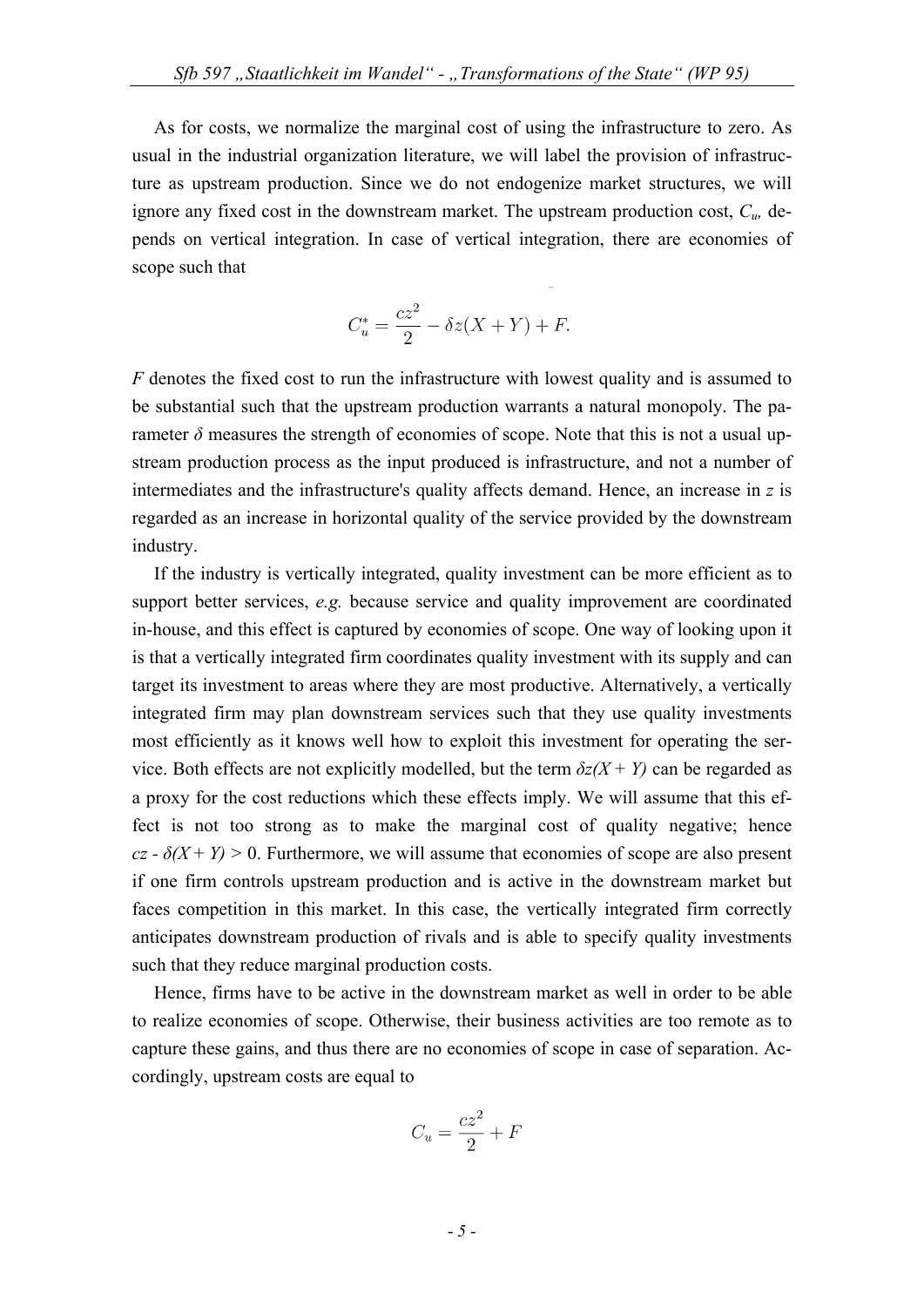without integration. In both cases, quality is produced with increasing marginal costs. Downstream production costs are linear in the service level and given by

$$
C_d^X = \theta x_i
$$
 and  $C_d^Y = \theta y_i$ ,

respectively, where  $x_i(y_i)$  denotes firm-specific output in market  $X(Y)$ . If upstream and/or downstream production is run by an SOE, all costs are higher by a factor  $(1 + \lambda)$ . All private firms are assumed to be profit maximizing, whereas any SOE aims at maximizing social welfare. As for welfare, we have to distinguish several cases, but we will give both consumers and producers equal weight.<sup>9</sup> Welfare is equal to

$$
U - [C_u^* + C_d^X + C_d^Y] \text{ in case of an integrated monopolist,} \qquad (2)
$$
  
\n
$$
U - (1 + \lambda)[C_u^* + C_d^X + C_d^Y] \text{ in case of an integrated SOE,}
$$
  
\n
$$
U - [C_u + C_d^X + C_d^Y] \text{ in case of separated private firms,}
$$
  
\n
$$
U - (1 + \lambda)C_u - [C_d^X + C_d^Y] \text{ in case of an upstream SOE.}
$$

## **3 VERTICAL INTEGRATION**

<u>.</u>

We start with the case of vertical integration. We will consider three different setups. The first case is the simplest and deals with a vertically integrated monopolist. The second one is the case of the vertically integrated SOE. Finally, we consider a vertically integrated duopolist which potentially competes or is forced to compete with a rival in the downstream market.

#### **3.1 Vertically integrated monopolist vs. vertically integrated SOE**

The vertically integrated monopolist maximizes its  $\text{profit } \Pi = p_x X + p_y Y - C_d^X - C_d^Y - C_u^*$ *Y*  $\Pi = p_x X + p_y Y - C_d^X - C_d^Y - C_u^*$  over *z*, *X* and *Y*. The first-order conditions are

$$
A + \alpha z - 2\beta X + 2\gamma Y - \theta + \delta z = 0,
$$
  
\n
$$
A + \alpha z - 2\beta Y + 2\gamma X - \theta + \delta z = 0,
$$
  
\n
$$
\alpha(X + Y) - cz + \delta(X + Y) = 0.
$$

Appendix A.2 has the details of this computation and shows that the second-order conditions require that  $c(\beta - \gamma) > (\alpha + \delta)^2$ . The first-order conditions lead to equilibrium outputs and quality of

<sup>9</sup> Hence, we do not consider cases in which foreign firms are active and the local government does not take their profits into account. For the role of foreign firms competing against local private or public firms see Long and Stahler (2009).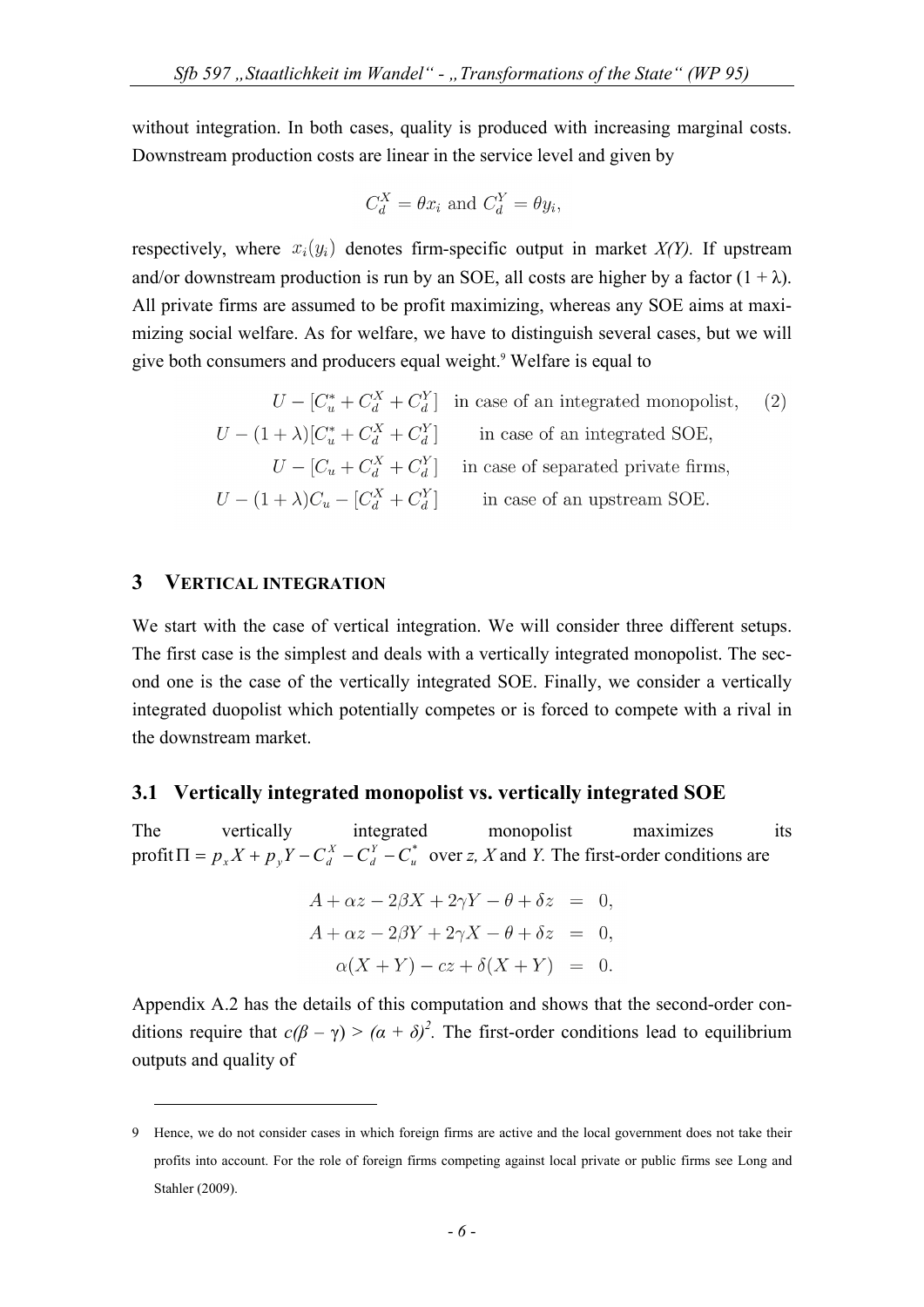$$
X = Y = \frac{c(A - \theta)}{2(c(\beta - \gamma) - (\alpha + \delta)^2)},
$$
  
\n
$$
z = \frac{c(A - \theta)(\alpha + \delta)}{c(\beta - \gamma) - (\alpha + \delta)^2}.
$$
\n(3)

The vertically integrated monopolist is able to realize economies of scope and has lower production costs than its state-owned counterpart. It also exploits its market power in both the *X* and the *Y* market, internalizing the externality between both. According to (2), welfare is equal to

$$
\frac{c(3c(\beta-\gamma)-2(\alpha+\delta)^2)(A-\theta)^2}{4(c(\beta-\gamma)-(\alpha+\delta)^2)^2} - F.
$$
\n(4)

The vertically integrated SOE maximizes welfare  $(A + \alpha z - (1 + \lambda)\theta)(X + Y) - \beta(X^2/2 + \theta)$  $Y^2/2$ ) +  $\gamma XY - (1 + \lambda)(cz^2/2 - \delta z(X + Y))$  over *z*, *X* and *Y*. The first-order conditions are

$$
A + \alpha z - \beta X + \gamma Y - (1 + \lambda)(\theta - \delta z) = 0,
$$
  
\n
$$
A + \alpha z - \beta Y + \gamma X - (1 + \lambda)(\theta - \delta z) = 0,
$$
  
\n
$$
\alpha(X + Y) - (1 + \lambda)(cz - \delta(X + Y)) = 0.
$$

Appendix A.3 has the details of this computation and shows that the second-order conditions require that  $c(\beta - \gamma)(1 + \lambda) > (\alpha + (1 + \lambda)\delta)^2$ . The first-order conditions lead to equilibrium outputs and quality of

$$
X = Y = \frac{c(1+\lambda)(A - (1+\lambda)\theta)}{(c(\beta - \gamma)(1+\lambda) - (\alpha + (1+\lambda)\delta)^2)},
$$
  
\n
$$
z = \frac{2(A - (1+\lambda)\theta)(\alpha + (1+\lambda)\delta)}{c(\beta - \gamma)(1+\lambda) - 2(\alpha + (1+\lambda)\delta)^2}.
$$
\n(5)

Let us compare these results with those for the vertically integrated monopolist. For  $\lambda = 0$ , we find that

$$
X = Y = \frac{c(A - \theta)}{(c(\beta - \gamma) - (\alpha + \delta)^2)},
$$
  
\n
$$
z = \frac{2c(A - \theta)(\alpha + \delta)}{c(\beta - \gamma) - (\alpha + \delta)^2}.
$$
\n(6)

Not surprisingly, outputs and quality are twice larger if the business is run by an SOE without cost disadvantage. In general, the welfare level implied by a vertically integrated SOE is equal to

$$
\frac{c(1+\lambda)(A - (1+\lambda)\theta)^2}{c(\beta - \gamma)(1+\lambda) - 2(\alpha + (1+\lambda)\delta)^2} - (1+\lambda)F.
$$
 (7)

For  $\lambda = 0$ , we find a welfare level of

$$
\frac{c(A - \theta)^2}{c(\beta - \gamma) - 2(\alpha + \delta)^2} - F.
$$
\n(8)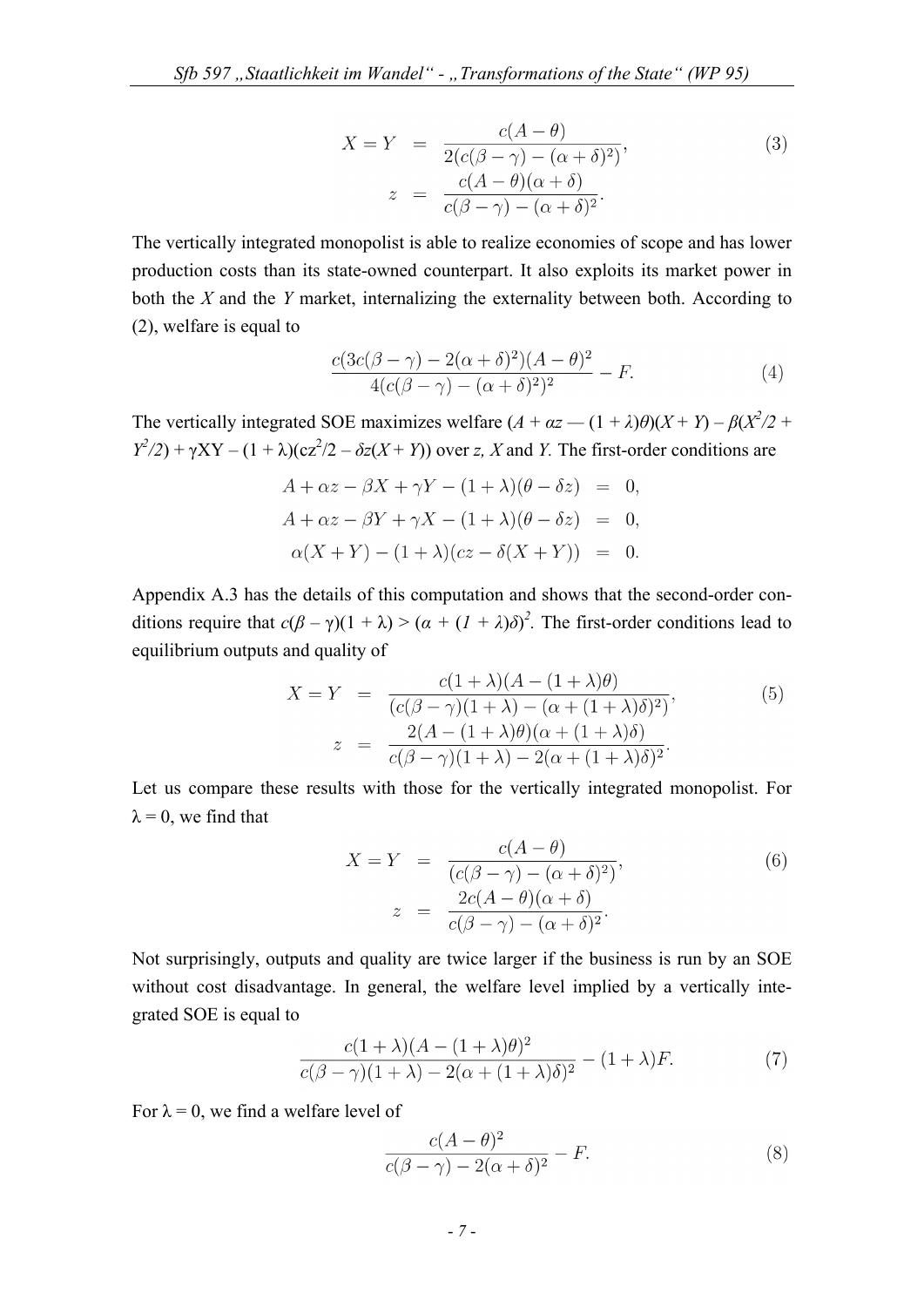Comparing (8) with (4) leads to our first result.

*Lemma 1 The vertically integrated SOE welfare dominates (is welfare dominated by) the vertically integrated monopolist if λ is small (large).* 

Proof: Expression (8) is strictly larger than (4). Appendix A. 3 shows that (7) decreases with λ.

Lemma 1 is not surprising as there is obviously a trade-off between an SOE running the whole business inefficiently and efficient firm maximizing profits. Welfare levels (4) and (7) will serve as benchmarks for our comparison with other setups.

## **3.2 Vertically integrated duopolist**

<u>.</u>

Having compared the two different business models for a vertically integrated firm, we now turn to a setup in which an incumbent, vertically integrated firm is potentially challenged by a rival firm which operates in the downstream market. This rival firm needs access to the incumbent's upstream supply of infrastructure, and if it has access, it will also benefit from the infrastructure's quality. We label both firms as duopolists as they potentially compete against each other in the downstream market. We assume that the vertically integrated duopolist (firm 1) correctly anticipates the output of its rival (firm 2), if positive, and is thus able to realize the whole economies of scope. Furthermore, we assume that vertical relations are regulated such that access to the infrastructure warrants firm 2 to pay a user charge *q* to firm 1 which depends on its services in the downstream market. Hence, we do not allow for two-part tariffs but only for linear pricing.<sup>10</sup> This assumption reflects the idea that access should not be discriminatory and should be independent of the firm size of a potential rival.

We start with considering a two-stage game in which the user price *q* is exogenous, and the vertically integrated firm determines quality first before it competes against the rival firm in the downstream market. For the moment, we assume that  $q$  is not too large so that firm 2 will be active in the downstream market. Later on, we will endogenize *q*  such that (i) either firm 1 has the right to determine *q* or (ii) a regulating authority determines *q* as to maximize social welfare. Appendix A.4 has all the details of this case and shows that the outputs for a given *q* and *z* are equal to

<sup>10</sup> The case of two-part tariffs is trivial under complete information because it enables the upstream firm to appropriate any operating profits of its downstream rival. In our setup, however, results would not change. See footnote 12.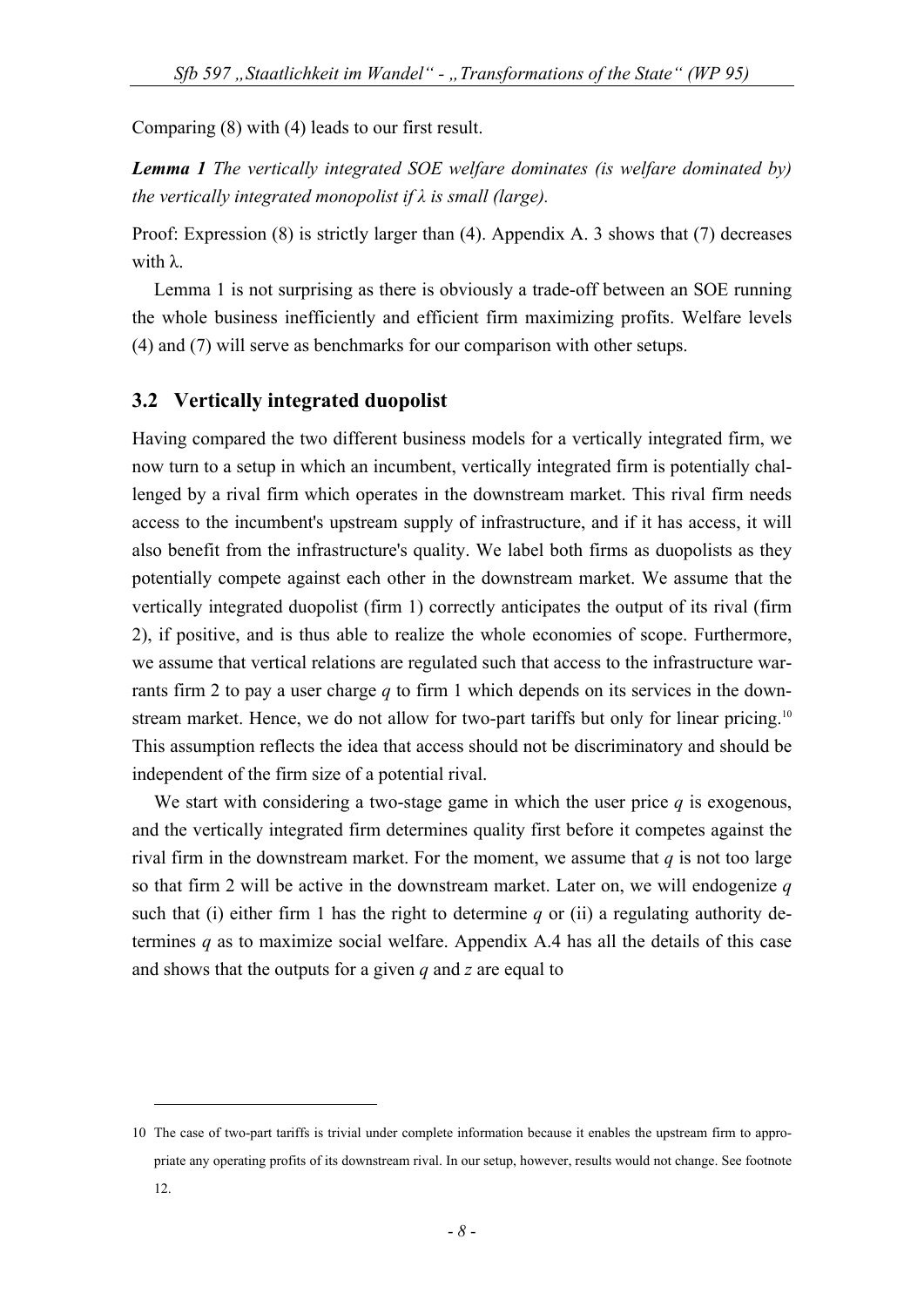$$
x_1 = y_1 = \frac{A + \alpha z - \theta + q + 2\delta z}{3(\beta - \gamma)},
$$
  
\n
$$
x_2 = y_2 = \frac{A + \alpha z - \theta - 2q - \delta z}{3(\beta - \gamma)},
$$
  
\n
$$
X = Y = \frac{2(A + \alpha z - \theta) - q + \delta z}{3(\beta - \gamma)}.
$$
  
\n(9)

Firm 1 correctly anticipates these outputs and maximizes its profits with respect to *z* for a fixed *q.* Note that firm 1's profits also depend on firm 2's outputs as it receives revenues from the use of its infrastructure. Appendix A.4 shows that the second-order conditions require that  $c(\beta - \gamma) > 4(\alpha^2 + 7\alpha\delta + \delta^2)$ . It also shows that the optimal quality provided by firm 1 for a fixed *q* is equal to

$$
z = \frac{2(2\alpha(A - \theta) + 7\delta(A - \theta) + 5q(\alpha - \delta))}{(c(\beta - \gamma) - 4(\alpha^2 + 7\alpha\delta + \delta^2)}.
$$
\n(10)

How does quality change with the user price *q?* Eq. (10) proves that the effect depends on the size of the quality improvement as perceived by consumers and the size of the economies of scope.

### *Proposition 1 An increase in the user price q increases (decreases) quality if*  $\alpha$  *> (<)* $\delta$ *.*

Proposition 1 deserves a thorough discussion. Its intuition can be understood best if we consider the extreme cases of no economies of scope, that is  $\delta = 0$ , and the case of no effect of infrastructure quality on demand, that is  $\alpha = 0$ . Suppose that *q* declines which results in less access revenues for firm 1. If  $\delta = 0$ , firm 1 will not benefit from economies of scope but a substantially high quality level makes its rival strong. Hence, if *q* declines, firm 1 will reduce the quality level as to reduce the positive externality created for firm 2 when access revenues go down. If  $\alpha = 0$ , there is no positive externality from providing a high quality, and hence quality does not improve firm 2's profits. However, there are economies of scope and since the access revenues from firm 2 become less important, firm 1 will increase quality as to reduce its marginal production costs in the second stage. It thereby commits itself to be more aggressive in the service market, and the increase in profits in the downstream market overcompensates the decline in access revenues.<sup>11</sup> Hence, quality goes up in this case.

Let us now turn to the case in which access is completely controlled by the incumbent firm. In this case, a two-stage game is played in which the incumbent determines both *q* and *z* in the first stage, and both firms compete against each other in the second stage. If the incumbent firm does not charge a prohibitively large user price, it will get

<u>.</u>

<sup>11</sup> This is a well known effect from R&D models in which a firm does excessive R&D as to reduce marginal costs and to steal profits from its rival in the product market. For the pioneering paper see Spencer and Brander (1983).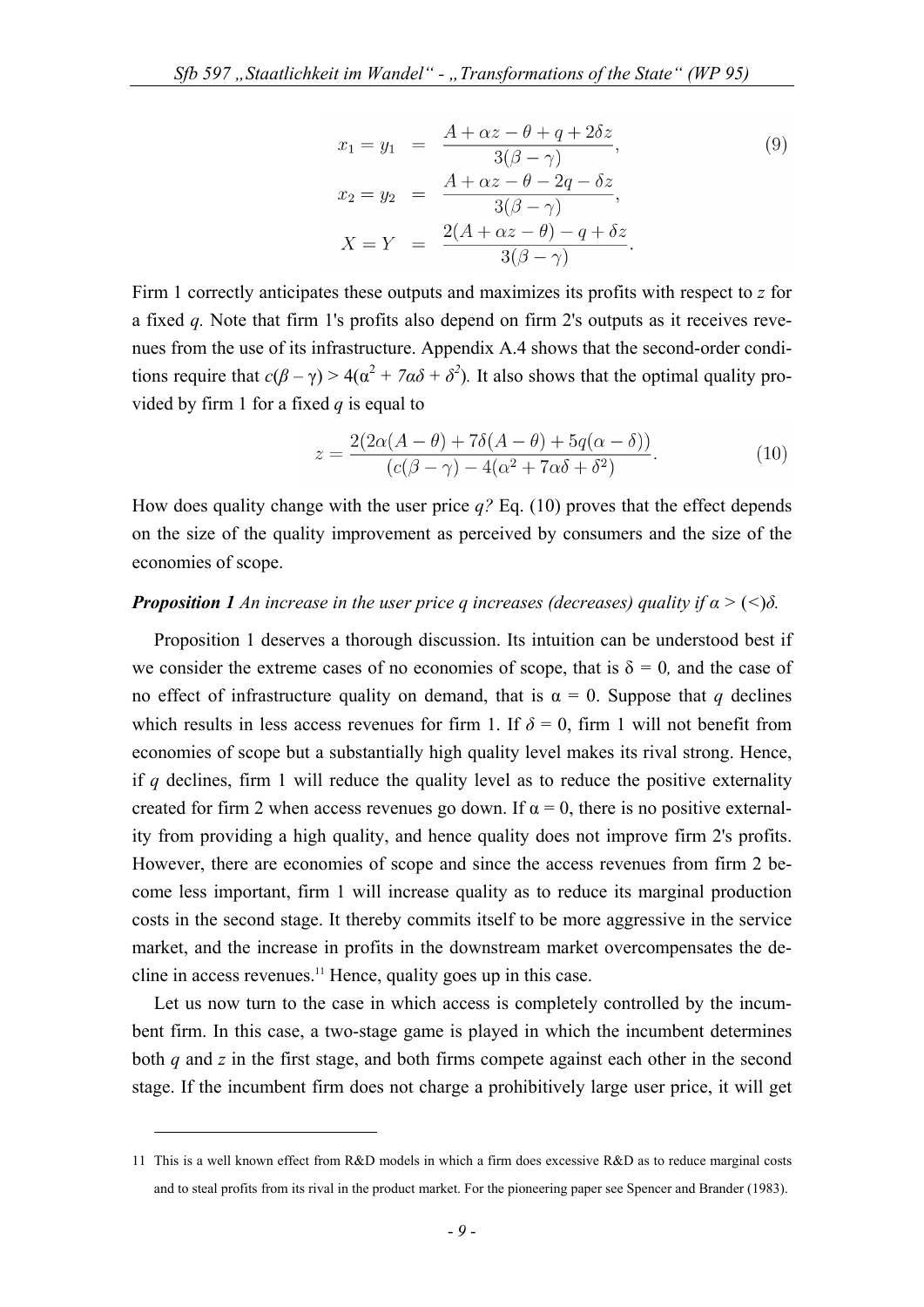access revenues from firm 2 for the price of competition in the second stage. The following lemma shows that monopolistic profits are larger.

# *Lemma 2 A vertically integrated private firm will always offer a prohibitively large user price to a downstream competitor.*

#### Proof: See Appendix A.4.

<u>.</u>

Hence, we cannot expect that a vertically integrated firm will allow access to the infrastructure is controls. The reason is that the sum of duopolistic profit in the second stage and access revenues is substantially lower than the monopolistic profits for any user price which is not prohibitive.<sup>12</sup> Given Lemma 2, we now consider a game in which the government is able to force the private firm to offer a non-prohibitive user price to a downstream competitor.

Of course, it would be easy if the government could commit itself to a user price dependent on the quality provided by firm 1 - mechanism design with complete information is a simple task. However, it seems more realistic that a quality investment will precede the determination of a user price, and hence firm 1 faces a holdup problem. Even if the government promises a high user price, it will take quality as given and maximize social welfare for a given quality level later on, so that it will reconsider and revise its policy once the quality level is fixed. This will, of course, be anticipated by firm 1. Accordingly, we consider the following three-stage game: in the first stage, firm 1 will determine the quality level of the infrastructure, in the second stage, the government sets the user price for which access has to be granted for firm 2, and in the third stage, both firms compete against each other. As for the second stage, we restrict the set of feasible user prices such that they should not fall short of the marginal infrastructure user cost (which we have normalized to zero). This restriction is reasonable because regulation should not allow expropriating firm 1 such that firm 1 has to financially subsidize the access of its rival firm.

We solve the game by backward induction, and we find for the second stage that the lower bound on *q* is binding.

*Lemma 3 The welfare maximizing user price is equal to the marginal infrastructure cost, that is,*  $q = 0$ *.* 

<sup>12</sup> This result may change if downstream marginal costs are not constant, and hence it may be profitable to share the market if two firms can produce for substantially lower marginal costs than a single firm. However, firm 1 would be better off by employing two production units as to lower marginal costs compared to allowing a rival access to its infrastructure. Note also that our result do not change if we allow for two-part tariffs: since firm 1 cannot credibly commit not to be active in the downstream market, it could appropriate only the duopolistic profit if it allows access.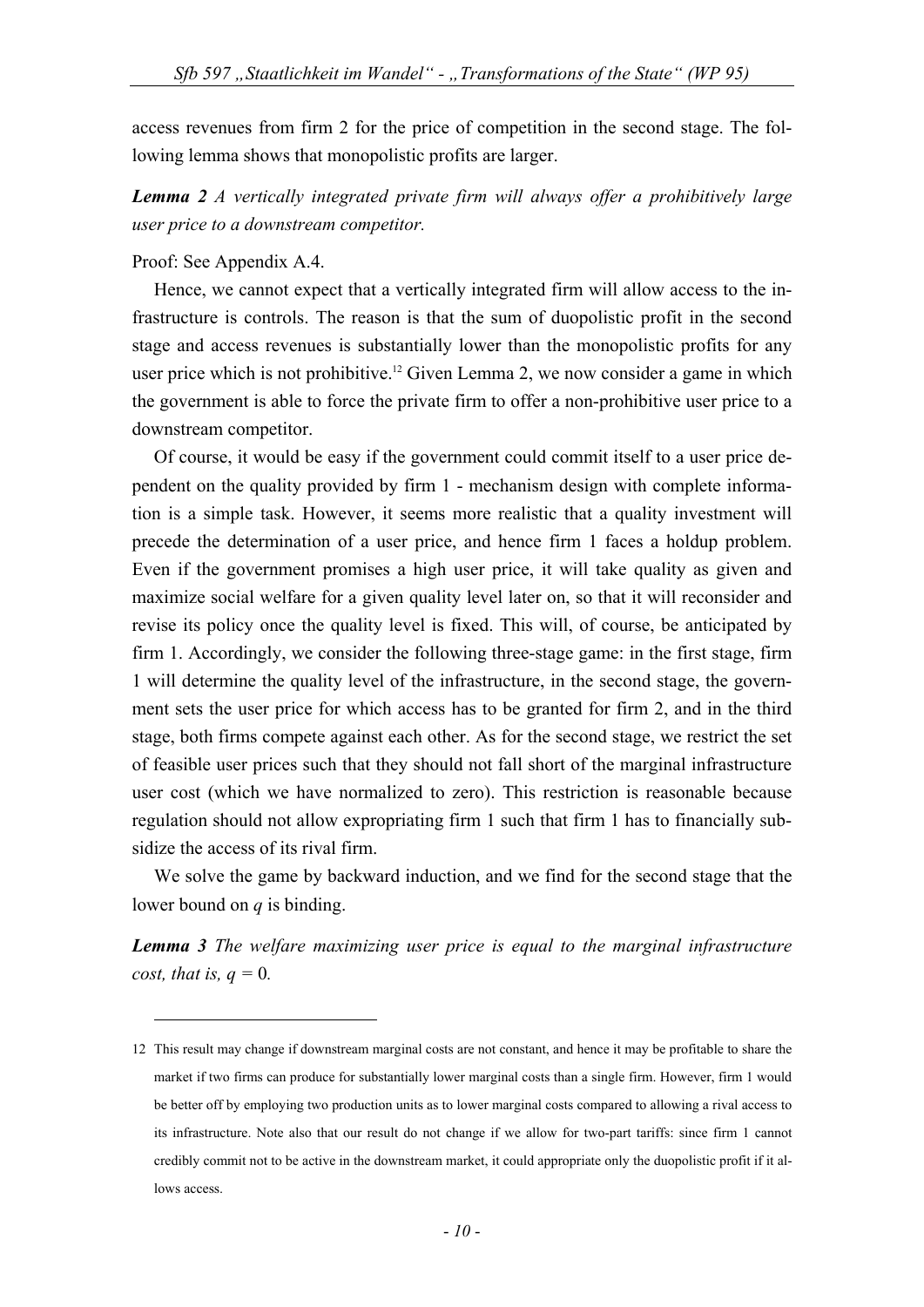Proof: See Appendix A.4.

Note that - due to Proposition 1 - it depends on the relative strength of the quality effect on demand compared to the economies of scope effect whether the quality level will be larger or lower than in the case of a monopoly. This is not in contrast to the government seeking to increase aggregate output in both markets. If quality is increased because the economies of scope effect is dominant, aggregate output will increase because quality is increased as to increase firm 1's market share. If quality is decreased because the externality effect is dominant, aggregate output goes up because firm 2 gets access to the market and boosts aggregate output.

In both cases, however, the imposed user price creates a distortion because firm 1, correctly anticipating the user price, responds strategically by adjusting its quality investments. Either it reduces quality as to reduce the externality or it increases quality as to reduce its marginal costs and become more aggressive in the downstream market. This distortion has to be balanced against the effect of the output expansion by this intervention. We now compare the welfare level induced by the laissez faire monopolist as described above with the welfare level implied by intervention. Appendix A.4 shows that the welfare level for a user price of zero is equal to

$$
\frac{2(4c(\beta-\gamma)+\delta^2)(A-\theta)^2}{(\beta-\gamma)(9c(\beta-\gamma)-2(2\alpha+\delta)(4\alpha+5\delta)}.
$$
\n(11)

Comparing (11) with (4) yields

*Proposition 2 Assume a vertically integrated duopolist who decides on quality before the user price is set equal to marginal infrastructure costs. This duopolist creates a larger social welfare level than a vertically integrated monopolist if δ is sufficiently small.* 

# Proof: See Appendix A.4

Proposition 2 says that an intervention unambiguously improves welfare if the economies of scope effect is not strong. The reason is that a high  $\delta$  lets the incumbent firm increase quality excessively for substantial costs as to be more competitive in the downstream market. This strategic behavior is costly because quality costs increase over-proportionately. Furthermore, it will dominate if *α* is small, and this strategic incentive may reduce social welfare. Note that this is just a possibility but the welfare comparison depends on further parameters. If  $\delta$  is relatively small, the incumbent firm will reduce quality, but the welfare reducing effect of a lower quality is unambiguously overcompensated by the increase in outputs on the downstream market due to entry of rival firm 2.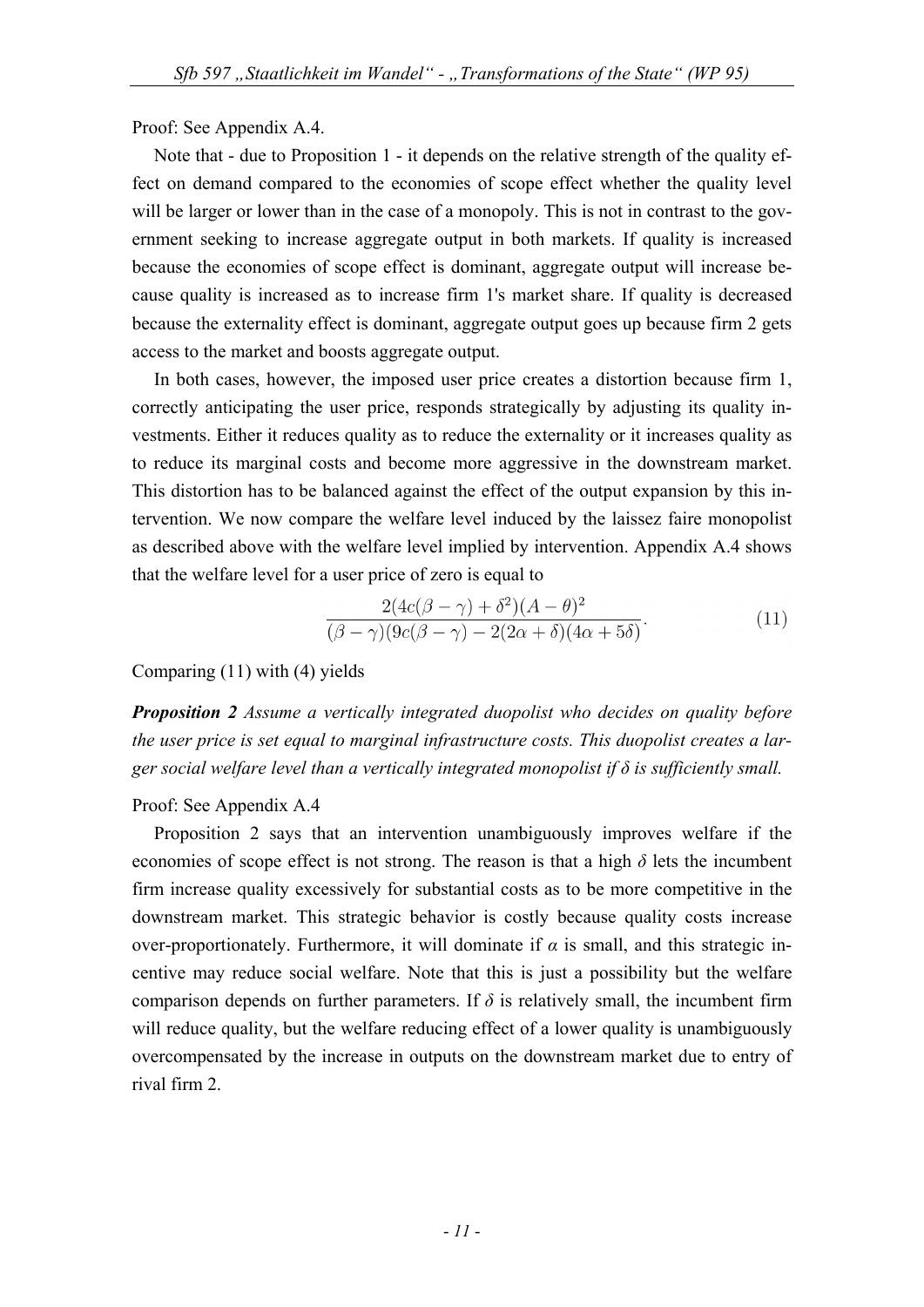## **4 SEPARATION**

The last section has by and large left vertical integration intact. In this section, we consider a vertically separated structure. In case of separation, we discuss two different setups for the upstream market. Either privatization is complete such that the upstream firm providing the infrastructure and investing in its quality is private, too. This profitmaximizing upstream firm, however, is not allowed to employ nonlinear pricing schemes but must use linear prices as to guarantee nondiscrimination in the downstream market. This will obviously give rise to a double marginalization problem. Alternatively, we consider partial privatization such that an SOE still runs upstream production. Note that vertical separation does not allow for economies of scope anymore. Furthermore, SOEs are less efficient than a private firm in the upstream market.

Given the nature of demand for two services which are complements (substitutes) if  $\gamma$  > (<)0, we consider three different outcomes in the (privatized) downstream market. First, we consider the case of bilateral monopoly, that is, there is only one firm in the downstream market. Second, we consider a downstream multi-product duopoly, that is, there are two firms which compete against each other in both the *X* and the *Y* market. Third, there are also two firms, but they are single-product firms such that one of them serves the *X* market only and the other only the *Y* market. This case represents regionalization if the *X* and the *Y* market can be regarded as two regional markets. The game is played as follows. In the first stage, the upstream firm determines quality *z* and the user price *q.* In the second stage, downstream firms determine their outputs as to maximize downstream profits. As before, SOEs are considered to maximize social welfare.

Let us first determine the output decisions of downstream firms. The profits of a downstream monopolist are given by  $(px - \theta - q)X + (py - \theta - q)Y$  which leads to output levels of

$$
X^{M} = Y^{M} = \frac{A + \alpha z - q - \theta}{2(\beta - \gamma)},
$$
\n(12)

where the superscript *M* denotes the downstream monopoly. If two multi-product duopolists compete on both markets, firm i's profits are given by  $(px - \theta - q)x_i + (py - \theta - q)$ *q)*  $y_i$  where  $x_i(y_i)$  denotes firm-specific outputs and  $X = x_1 + x_2$ ,  $Y = y_1 + y_2$ . The Nash equilibrium is given by

$$
x_i^D = y_i^D = \frac{A + \alpha z - q - \theta}{3(\beta - \gamma)}, X^D = Y^D = 2\frac{A + \alpha z - q - \theta}{3(\beta - \gamma)},
$$
(13)

where the superscript  $D$  denotes the multi-product duopoly. Of course, there is an increase in aggregate output for given *q* and *z* due to increased competition, but *q* and *z*  have still to be determined. In case of single-product firms, firm *X*[*Y*] serves the *X*[*Y*]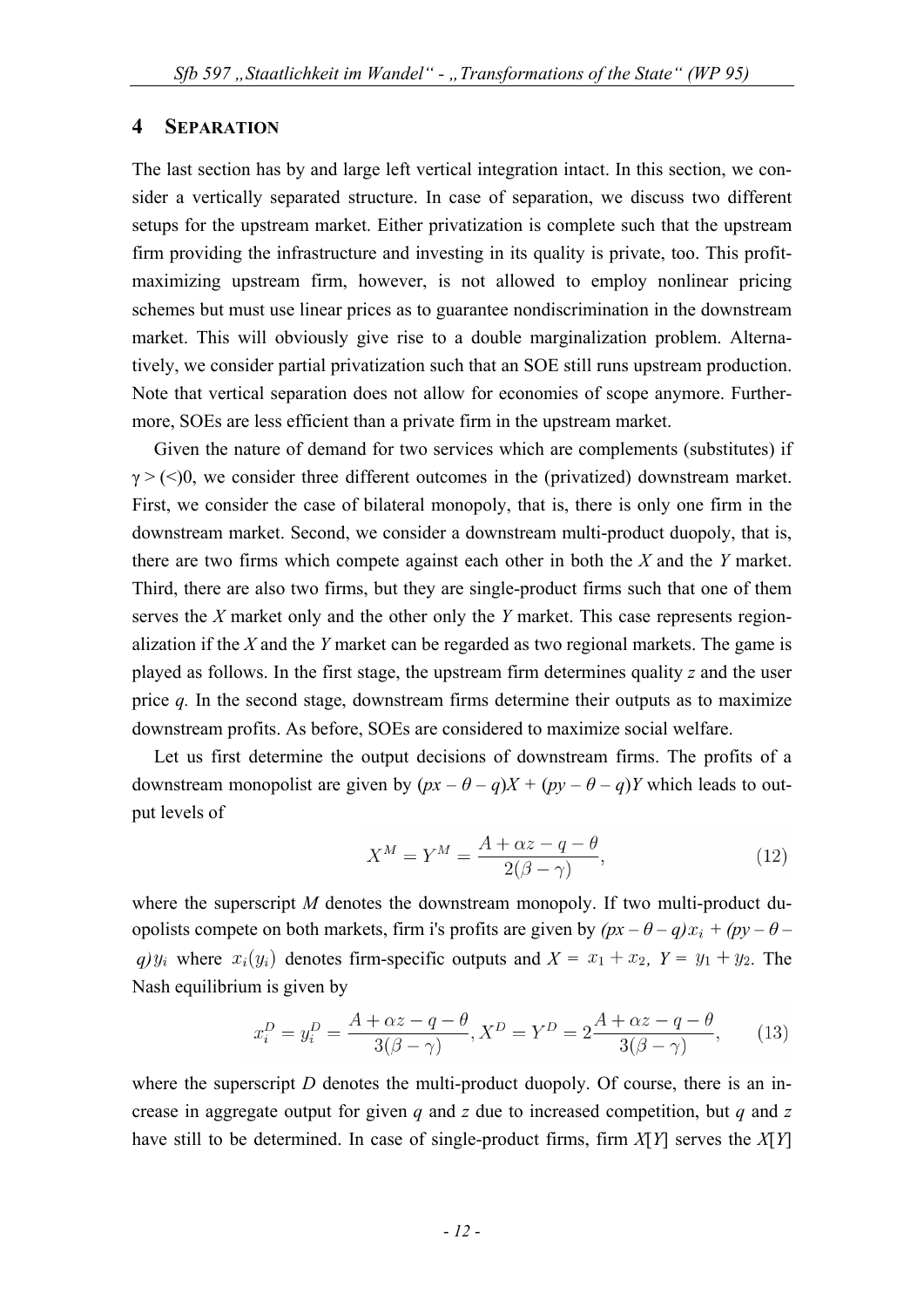market only and its profits are equal to  $(px - \theta - q)X[(py - \theta - q)Y]$ . The Nash equilibrium of two single-product firms competing against each other is given by

$$
X^{S} = Y^{S} = \frac{A + \alpha z - q - \theta}{2\beta - \gamma},
$$
\n(14)

where the superscript *S* denotes the single-product firms. Note that single-product firms produce less for given *q* and *z* than the downstream monopolist as long as  $\gamma > 0$ . The reason is that single-product firms do not take into account the complementarity of their production on consumption of the other service if  $\gamma > 0$ . Let us now scrutinize the upstream decision.

We first consider the case of a private firm in the upstream market. A profit maximizing upstream firm will set *q* and *z* such that its profit  $q(X + Y) - cz^2/2$  is maximal, correctly anticipating the output decisions of downstream firms. The details of the computations are in Appendix A.5. As for quality and outputs we find that the case of two multi-product firms implies the most of all.

*Lemma 4 In case of an upstream monopolist, user prices, qualities and outputs are larger in case of two multi-product firms compared to a downstream monopoly and two single-product firms. User prices, qualities and outputs are larger (smaller) for a downstream monopoly compared to two single-product firms if γ >* (*<*)0*.*

#### Proof: See Appendix A.5.

Lemma 4 shows that two multi-product firms perform best, although they also face the highest user price. The higher user price is possible because competition between the two firms in both markets implies an increase in supply, and part of the revenues hereof can be appropriated by the upstream monopolist. However, the user price is not that high that it reduces outputs compared to other setups. The downstream monopolist does second-best if  $\gamma > 0$ . The reason is that the downstream monopolist internalizes the externality (which is positive if  $\gamma > 0$ ) between the two markets. In case of a positive externality, this effect is stronger than the competition effect between two singleproduct firms. Not surprisingly, these results also imply the welfare ranking.

*Lemma 5 Two multi-product firms welfare dominate both two single-product firms and the downstream monopoly, and the downstream monopoly welfare dominates (is welfare dominated by) two single-product firms if*  $\gamma$  *> (<)0.* 

## Proof: See Appendix A.5.

How does our ranking compare to the case of a vertically integrated monopolist? The vertically integrated monopolist avoids the double marginalization problem and can realize economies of scope. The upstream monopolist controls the infrastructure, but two downstream firms will imply more competition. The control for the upstream mar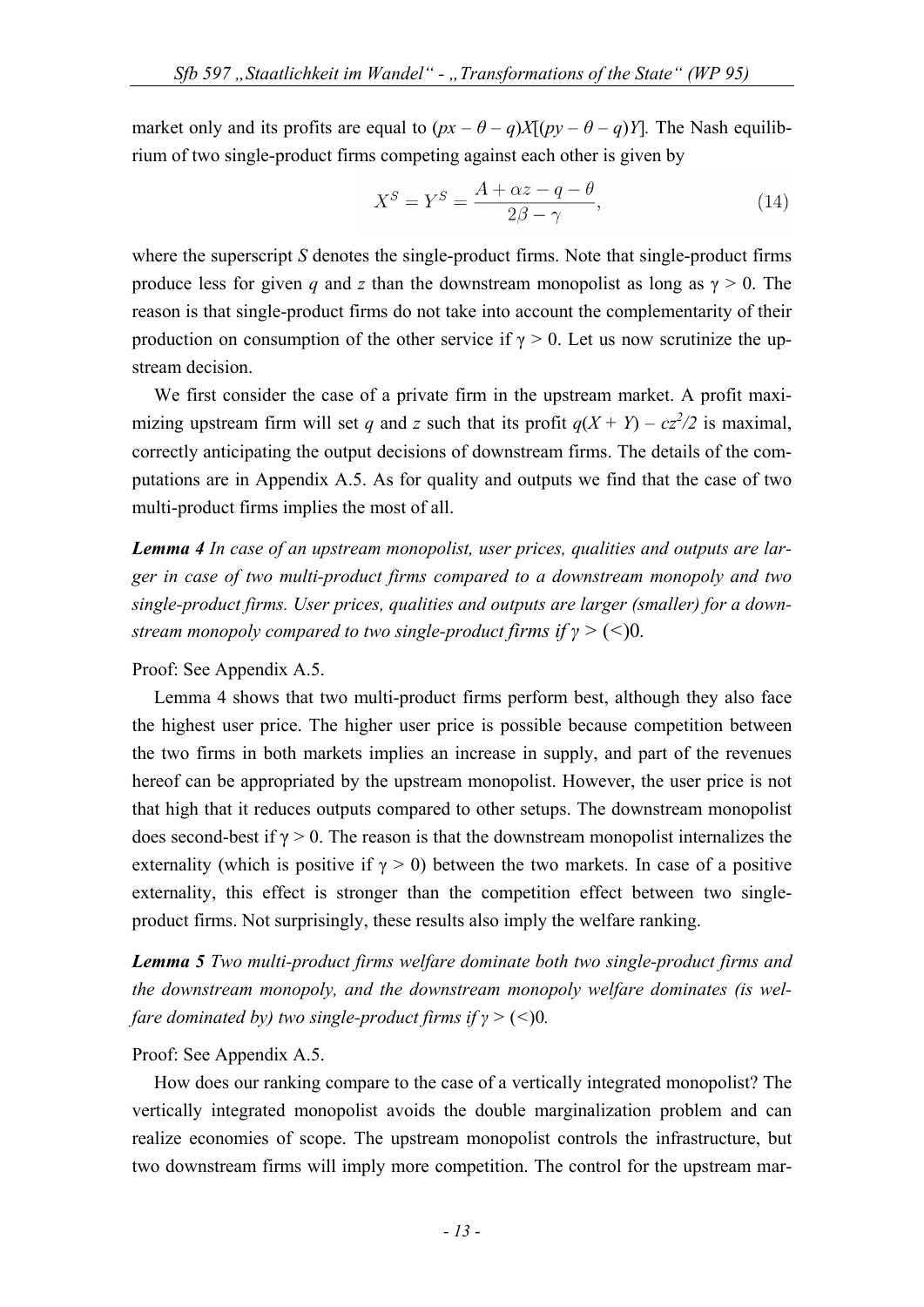ket and the double marginalization problem imply that the vertically integrated monopolist does better than any separation involving an upstream monopolist.

*Proposition 3 A vertically integrated monopolist welfare dominates any outcome involving an upstream monopolist.* 

## Proof: See Appendix A.5.

In Appendix A.5, we show that the welfare implied by a vertically integrated monopolist is larger than the welfare implied by an upstream monopolist dealing with two multi-product firms in the downstream market, even if there are no economies of scope. The reason is that the double marginalization problem lets the upstream monopolist charge a higher user price if two instead of one multi-product firms are in the downstream market. This exacerbates the double marginalization problem such that any competition effect cannot make up the welfare losses compared to a vertically integrated monopolist. In conclusion, if the business should be run by private firms (for example because SOEs are too inefficient), vertical integration welfare dominates any separation because competition is not able to heal double marginalization completely. Furthermore, using Proposition 2, comparing separation with the vertically integrated duopolist is straightforward:

*Corollary 1 A vertically integrated duopolist who decides on quality before the user price is set equal to marginal infrastructure costs implies a larger social welfare level than any separation including an upstream monopolist if*  $\delta$  *is sufficiently small.* 

Let us now turn to the mixed case in which an SOE runs the infrastructure, but private firms are active in the downstream market. If an SOE is in charge of upstream production, its cost are equal to  $(1 + \lambda)cz^2/2$  and its revenues amount to  $q(X + Y)$ . Not surprisingly, an SOE with no binding budget constraint will run a deficit and will subsidize downstream producers by charging user prices which fall short of marginal infrastructure user cost as to correct for monopolistic distortions. Since we have normalized marginal infrastructure user costs to zero, *q* will be negative for all cases. The quality investment and the welfare level do not depend on the mode of competition and are respectively given by

$$
z = \frac{2\alpha(A - \theta)}{c(\beta - \gamma)(1 + \lambda) - 2\alpha^2}, W = \frac{c(A - \theta)^2(1 + \lambda)}{c(\beta - \gamma)(1 + \lambda) - 2\alpha^2} - (1 + \lambda)F.
$$

This welfare level is guaranteed by different (negative) user prices as summarized by the following lemma.

*Lemma 6 If a welfare maximizing SOE faces no budget constraint, it will subsidize infrastructure use such that the welfare level is identical for all modes of competition. The*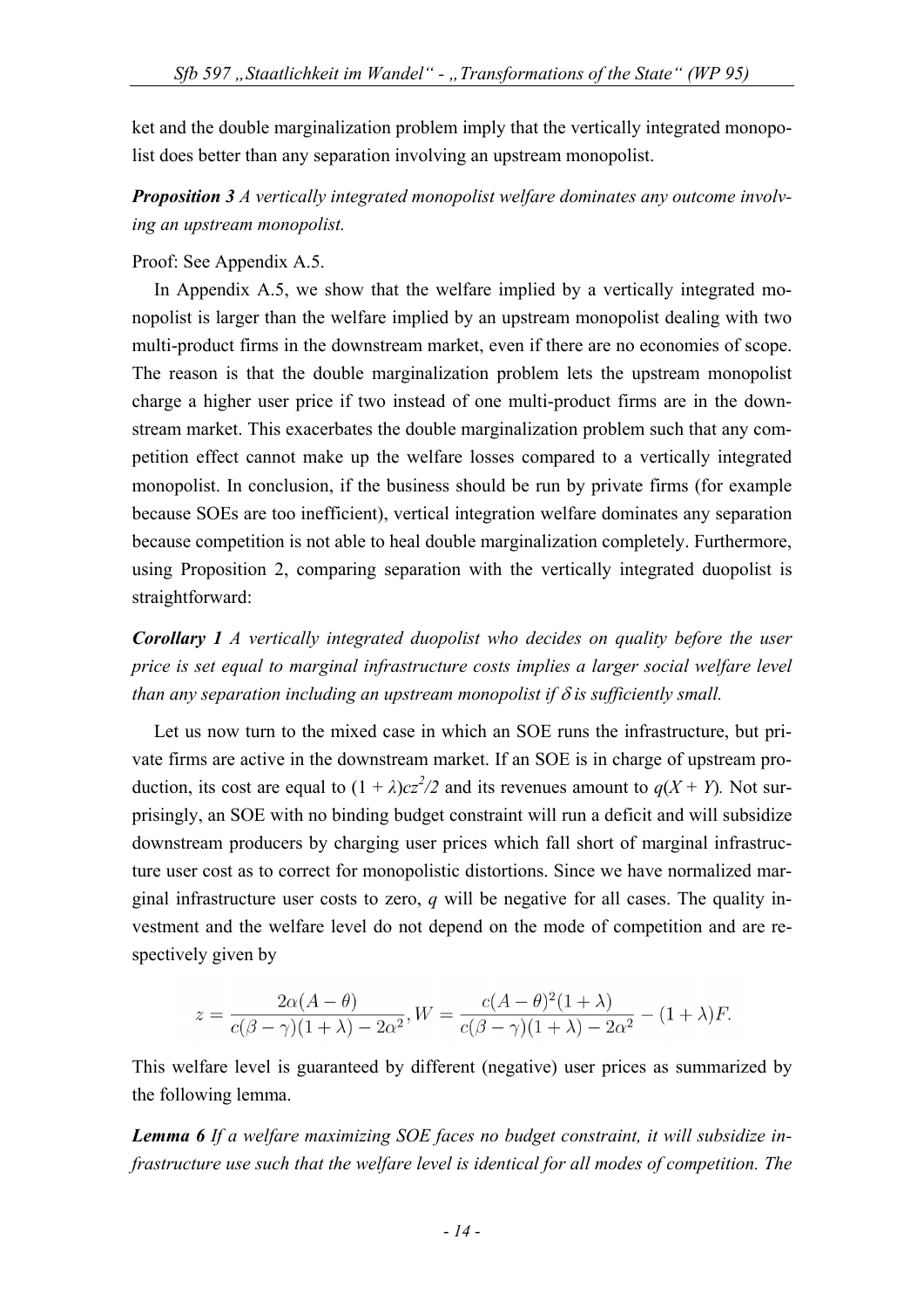*subsidy paid to two multi-product firms is lowest. The subsidy paid to a downstream monopoly is lower (higher) than the one paid to two single-product firms if γ >* (*<*)0*.* 

# Proof: See Appendix A.6.

How does this welfare level compare to the upstream monopolist and to the vertically integrated SOE? The upstream SOE does not imply a double marginalization problem, so this is definitely an advantage if the cost disadvantage is not too strong. Compared to the vertically integrated SOE, there is a trade-off: on the one hand, the vertically integrated SOE realizes economies of scope; on the other hand, the upstream SOE has higher cost only for running the infrastructure, but employs more efficient private firms on the downstream market. Proposition 4 summarises these comparisons.

*Proposition 4 If λ is sufficiently small, a welfare maximizing SOE facing no budget constraint welfare dominates any separation including an upstream monopolist. If λ is sufficiently large (small) and δ is sufficiently small (large), a welfare maximizing SOE facing no budget constraint welfare dominates (is welfare dominated by) a vertically integrated SOE.* 

# Proof: See Appendix A.6

Our welfare comparison concerning the type of liberalization in the downstream market and our invariance w.r.t. the welfare levels depends crucially on the assumption that taxes which finance subsidies are lump sum. If taxation is distortionary and implies an excess burden, levels will change and the welfare invariance result will not survive. Given that welfare functions are concave, the welfare ranking can be derived from the size of the subsidy without excess burden, that is, the case with the lowest subsidy level will welfare dominate. Hence, the following conclusions are straightforward.

*Corollary 2 In case of an excess burden of taxation, two multi-product firms welfare dominate a downstream monoply and two single-product firms. The downstream monopoly welfare dominates (is welfare dominated by) two single-product firms if γ >* (*<*)0*.* 

We have also considered the special but realistic case that an SOE has to break even on the variable costs. The difference to the case of an exogenously fixed shadow price of public funds is that the shadow price of this constraint is now endogenously determined. However, the results do not differ qualitatively. Of course, welfare levels differ for a budget-constrained SOE compared to the upstream monopolist, but the welfare ranking is the same.<sup>1313</sup> Furthermore, it also coincides with the welfare ranking if sub-

<u>.</u>

<sup>13</sup> The details for this case are available upon request.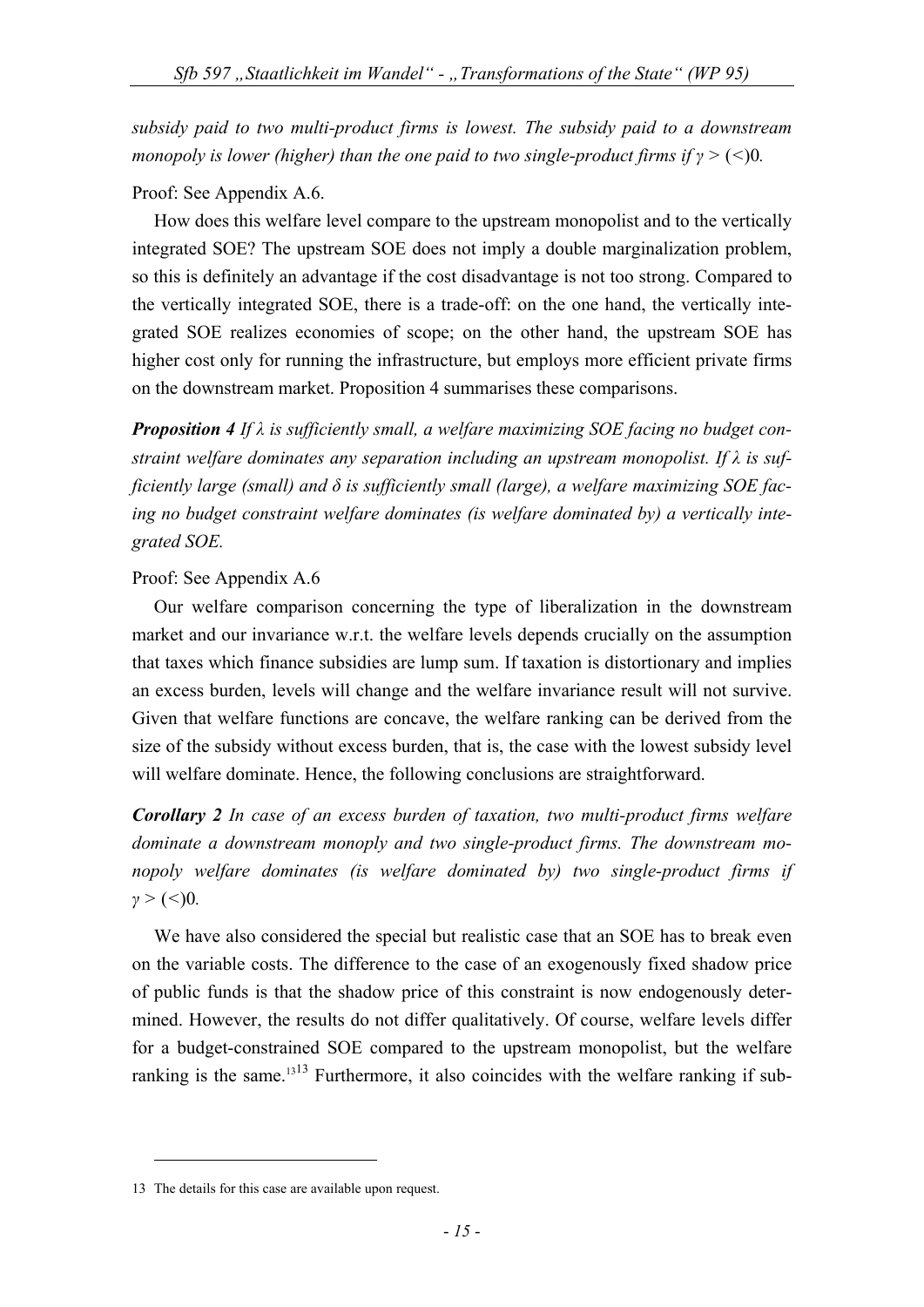sidization implies an excess burden. Hence, we have a robust result in terms of welfare for the case of separation:

*Proposition 5 If upstream and downstream activities are separated, two multi-product firms welfare dominate a downstream monopoly and welfare dominate weakly two single-product firms. If γ >* (*<*)0*, the downstream monopoly welfare dominates (is welfare dominated by) two single-product firms.*

## **5 CONCLUDING REMARKS**

This paper has demonstrated that there is no clear ranking of SOE vs. private firms but the ranking depends on the cost disadvantage and the size of the economies of scope. However, we could show that regulating a vertical duopolist as to allow access for a downstream rival firm is welfare improving if the economies of scope effect is not too strong. If production activities are separated, liberalization in the downstream market is welfare dominant if multi-product firms are established. It makes a crucial difference whether private firms will operate in separate or common markets after liberalization. However, we could also demonstrate that liberalization with an upstream monopolist is welfare dominated by a vertically integrated monopolist.

Our paper offers some guidance with respect to the trade-offs to be taken into account, and hence it does not arrive at a clear conclusion whether or not privatization increases social welfare. It is thus not a surprise that empirical studies arrive at different conclusions for different industries. We have focused on the quality of an infrastructure input when it is important for consumers, and this angle distinguishes our paper from the previous literature. It is left to future research to empirically explore the role infrastructure quality plays in these markets as to eventually come up with policy recommendations by which type of firms these markets can be served best.

## **APPENDIX**

## **A.1 Direct demand functions**

Computing the direct demand functions yields

$$
X = \frac{A + \alpha z}{\beta - \gamma} - \frac{\beta p x}{\beta^2 - \gamma^2} - \frac{\gamma p y}{\beta^2 - \gamma^2},
$$
  
\n
$$
Y = \frac{A + \alpha z}{\beta - \gamma} - \frac{\beta p y}{\beta^2 - \gamma^2} - \frac{\gamma p x}{\beta^2 - \gamma^2},
$$
\n(A.1)

from which we observe that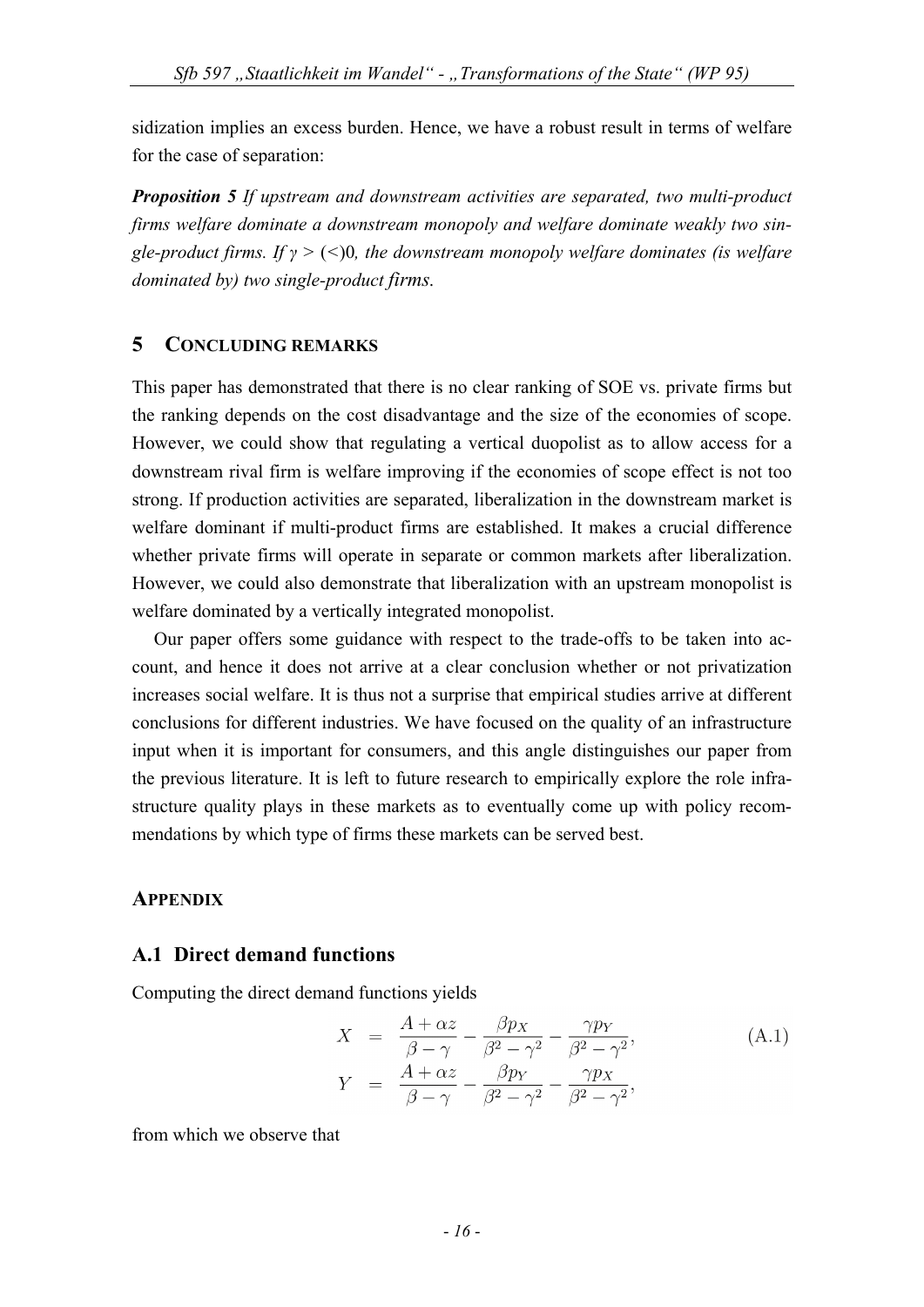$$
\frac{\partial X}{\partial p_Y} = \frac{\partial Y}{\partial p_X} = -\frac{\gamma}{\beta^2 - \gamma^2}.
$$
\n(A.2)

#### **A.2 Vertically integrated monopolist**

The second derivatives of the profit function of the vertically integrated monopolist imply a Hessian

$$
H = \begin{pmatrix} \Pi_{XX} & \Pi_{XY} & \Pi_{Xz} \\ \Pi_{XY} & \Pi_{YY} & \Pi_{YZ} \\ \Pi_{Xz} & \Pi_{YZ} & \Pi_{zz} \end{pmatrix} = \begin{pmatrix} -2\beta & 2\gamma & \alpha + \delta \\ 2\gamma & -2\beta & \alpha + \delta \\ \alpha + \delta & \alpha + \delta & -c \end{pmatrix}
$$

where the subscript denotes the partial derivative. The determinant of the first principal minors have the right sign, i.e.  $|H1| = -2/\beta < 0$ ,  $|H_2| = 4(\beta^2 - \gamma^2) > 0$ . However,  $|H_3| =$  $|H| = 4(\beta + \gamma)((\alpha + \delta)^2 - c(\beta - \gamma)) < 0$  requires  $c(\beta - \gamma) > (\alpha + \delta)^2$ .

#### **A.3 Vertically integrated SOE**

The second derivatives of social welfare imply a Hessian

$$
H = \begin{pmatrix} W_{XX} & W_{XY} & W_{Xz} \\ W_{XY} & W_{YY} & W_{Yz} \\ W_{Xz} & W_{Yz} & W_{zz} \end{pmatrix} = \begin{pmatrix} -\beta & \gamma & \alpha + \delta(1+\lambda) \\ \gamma & -\beta & \alpha + \delta(1+\lambda) \\ \alpha + \delta(1+\lambda) & \alpha + \delta(1+\lambda) & -c(1+\lambda) \end{pmatrix}.
$$

The determinant of the first principal minors have the right sign, i.e.  $|H1| = -\beta < 0$ ,  $|H_2|$  $= (\beta^2 - \gamma^2) > 0$ . However,  $|H_3| = |H| = 2(\alpha + \delta(1 + \lambda))^2 - c(\beta - \gamma)(1 + \lambda) < 0$  requires  $c(\beta - \gamma)(1 + \lambda) > 2(\alpha + \delta(1 + \lambda))^2$ . Furthermore, we find that

$$
W_{X\lambda} = W_{Y\lambda} = z\delta - \phi < 0, W_{z\lambda} = \delta(X + Y) - cz > 0
$$

where the sign follows from the restriction that economies of scope should not be so strong as to imply negative marginal production costs. From

$$
H \times \left(\begin{array}{c} dX \\ dY \\ dz \end{array}\right) = -\left(\begin{array}{c} W_{X\lambda} \\ W_{Y\lambda} \\ W_{z\lambda} \end{array}\right) d\lambda
$$

we find that

$$
\frac{dX}{d\lambda} = \frac{dY}{d\lambda} = \frac{- (\beta + \gamma)((z\delta - \phi)c(1 + \lambda)) + (\delta(X + Y) - cz)(\alpha + \delta(1 + \lambda))}{|H|} < 0
$$
  

$$
\frac{dz}{d\lambda} = \frac{-(\beta + \gamma)(\delta(X + Y) - cz) + 2(z\delta - \phi)(\alpha + \delta(1 + \lambda))}{|H|} < 0
$$

which proves that outputs and quality decline with  $\lambda$ .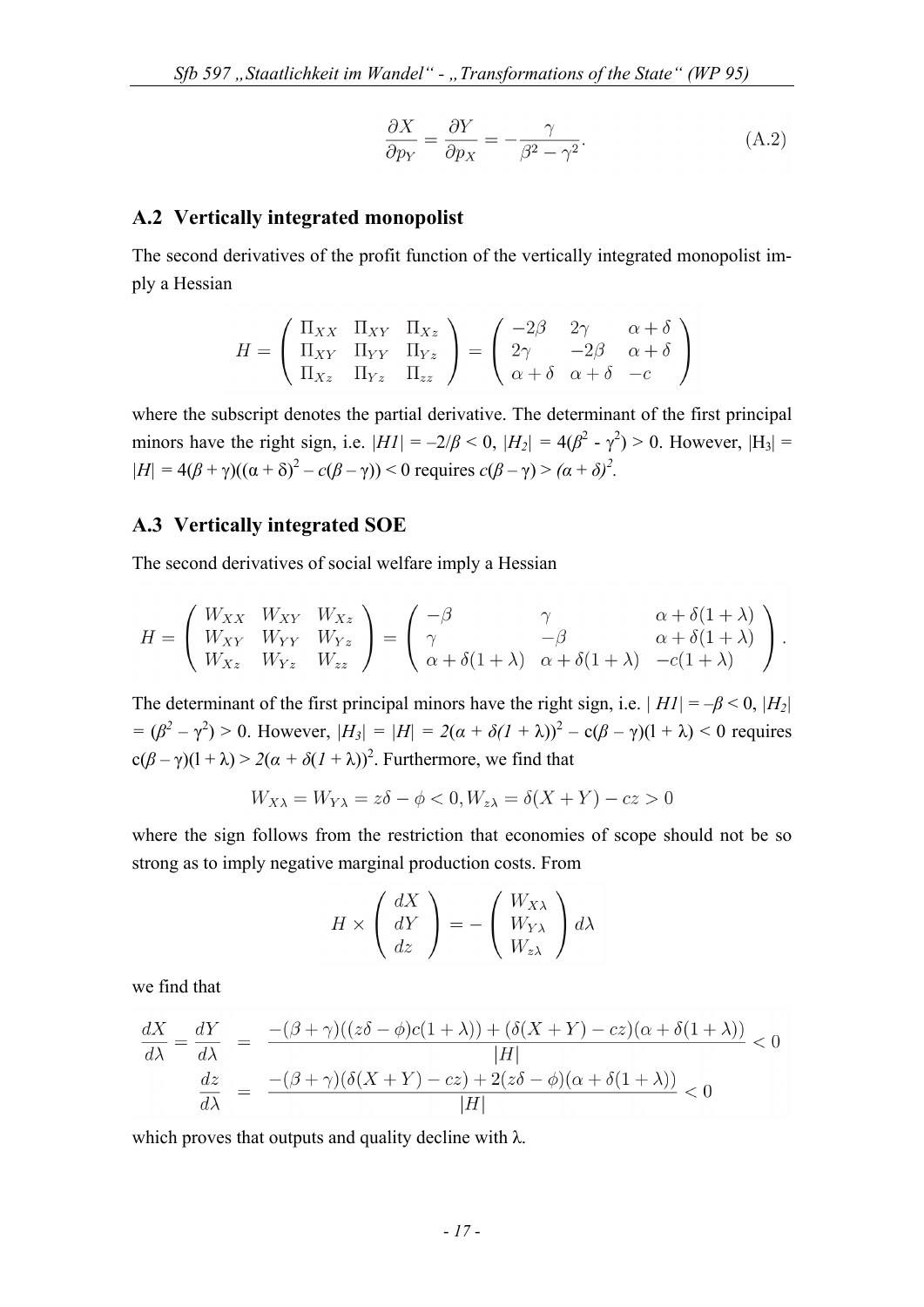## **A.4 Vertically integrated duopolist**

In case of a non-prohibitive user price *q,* firm 1 will maximize

$$
(A + \alpha z - \beta(x_1 + x_2) + \gamma(y_1 + y_2) - \phi)x_1
$$
  
+ 
$$
(A + \alpha z - \beta(y_1 + y_2) + \gamma(x_1 + x_2) - \phi)y_1
$$
  
+ 
$$
\delta z(x_1 + x_2 + y_1 + y_2) - cz^2/2
$$

over  $x_1$  and  $y_1$ , and firm 2 will maximize

$$
(A + \alpha z - \beta(x_1 + x_2) + \gamma(y_1 + y_2) - \phi - q)x_2
$$
  
+ 
$$
(A + \alpha z - \beta(y_1 + y_2) + \gamma(x_1 + x_2) - \phi - q)y_2
$$

over  $x_2$  and  $y_2$ . The first-order conditions yield (9) which in turn can be used to compute the profits of firm 1 as a function of *z* and *q* whose first and second derivatives w.r.t. *z* are respectively equal to

$$
\frac{10q(\alpha-\delta) + 2A(2\alpha+7\delta) + z(4(\alpha^2+7\alpha\delta+\delta^2) - 9c(\beta-\gamma)) - 2(2\alpha+7\delta)\phi}{9(\beta-\gamma)}
$$
(A.3)

and

$$
\frac{4(\alpha^2 + 7\alpha\delta + \delta^2) - 9c(\beta - \gamma)}{9(\beta - \gamma)} < 0 \tag{A.4}
$$

which requires  $9c(\beta - \gamma) > 4(\alpha^2 + 7\alpha\delta + \delta^2)$ . Setting expression (A.3) equal to zero leads to (10). If firm 1 decides on *q* as well, we have another marginal profit w.r.t. *q* to consider which is equal to

$$
\frac{10(A - 2q + z(\alpha - \delta) - \phi)}{9(\beta - \gamma)}
$$
(A.5)

the second derivative of which is equal to

$$
-\frac{20}{9(\beta-\gamma)} < 0. \tag{A.6}
$$

The cross derivative of firm 1's profits w.r.t. *q* and *z* is

$$
-\frac{10(\alpha-\delta)}{9(\beta-\gamma)},\tag{A.7}
$$

and we have to ensure that the Hessian, given by the product of (A.4) and (A.4) minus the square of expression  $(A.7)$  is positive, that is

$$
\frac{20(c(\beta - \gamma) - (\alpha + \delta)^2)}{9(\beta - \gamma)^2} > 0
$$

which requires  $c(\beta - \gamma) > (\alpha + \delta)^2$ . Solving for optimal *q* and *z* by setting (A.3) and (A.5) equal to zero yields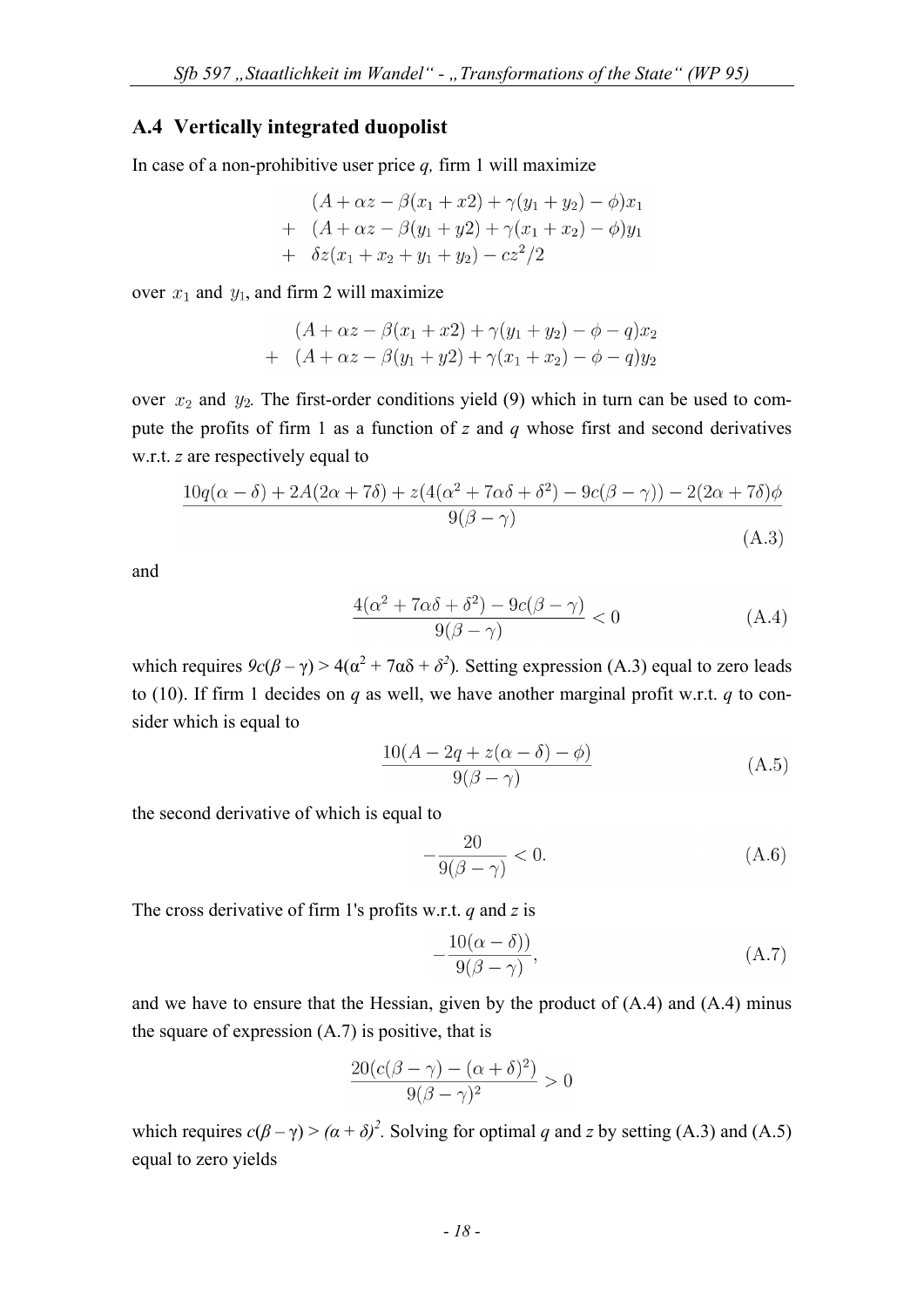$$
q = \frac{c(\beta - \gamma) - 2\delta(\alpha + \delta)(A - \phi)}{2(c(\beta - \gamma) - (\alpha + \delta)^2)}, z = \frac{(\alpha + \delta)(A - \phi)}{c(\beta - \gamma) - (\alpha + \delta)^2}.
$$
 (A.8)

Expression (A.8), however, implies that  $x_2 = y_2 = 0$  which proves Lemma 2. The marginal welfare w.r.t. *q* for a given *z* and the outputs level given by (9) is equal to

$$
-\frac{2(A+q+z(\alpha+\delta)-\phi)}{9(\beta-\gamma)}.
$$
 (A.9)

The second-order conditions are fulfilled because the second derivative is equal to  $-2/(9(\beta - \gamma))$  and welfare is concave in *q* for a given *z*. However, setting (A.9) equal to zero yields a negative user price of  $-(A - \varphi) - z(\alpha + 2\delta)$  which is not feasible. Hence, the regulator will set *q* equal to zero (the marginal infrastructure user costs) which proves Lemma 3.

Setting  $q = 0$  in (9) yields the output levels of both firms, and welfare is equal to  $U [C_u^* + \dot{C}_d^X + C_d^Y]$  where X and Y denote the aggregate outputs which leads to (11). For  $\delta$  = 0, (11) is equal to

$$
\frac{c(3c(\beta-\gamma)-2\alpha^2)(A-\theta)^2}{4(c(\beta-\gamma)-\alpha^2)}
$$

and (4) is equal to

$$
\frac{8c(A-\theta)^2}{9c(\beta-\gamma)(A-\theta)^2}
$$

The second expression is smaller because  $(c(3c(\beta - \gamma) - 2\alpha^2)(A - \theta)^2)(9c(\beta - \gamma)(A - \theta)^2)$  $-(4(c(\beta - \gamma) - \alpha^2))(8c(A - \theta)^2) = c^2(2a^2 + 5c(\beta - \gamma))(\beta - \gamma)(A - \theta)^2 > 0$  which proves Proposition 2.

## **A.5 Profit maximizing upstream firm**

In case of a downstream monopolist, the upstream monopolist maximizes

$$
2q\frac{A-q+\alpha z-\theta}{2(\beta-\gamma)}-\frac{cz^2}{2}
$$

w.r.t. *q* and *z*. The Hessian is equal to  $(2c(\beta - \gamma) - \alpha^2)/(\beta - \gamma^2)$  and warrants  $c(\beta - \gamma) - \alpha^2$ *>* 0 as to guarantee concavity. The first order conditions imply a user price, a quality investment and aggregate outputs

$$
q^{M} = \frac{c(\beta - \gamma)(A - \theta)}{2c(\beta - \gamma) - \alpha^{2}}, z^{M} = \frac{\alpha(A - \theta)}{2c(\beta - \gamma) - \alpha^{2}},
$$

$$
X^{M} = Y^{M} = \frac{c(A - \theta)}{2(2c(\beta - \gamma) - \alpha^{2})}
$$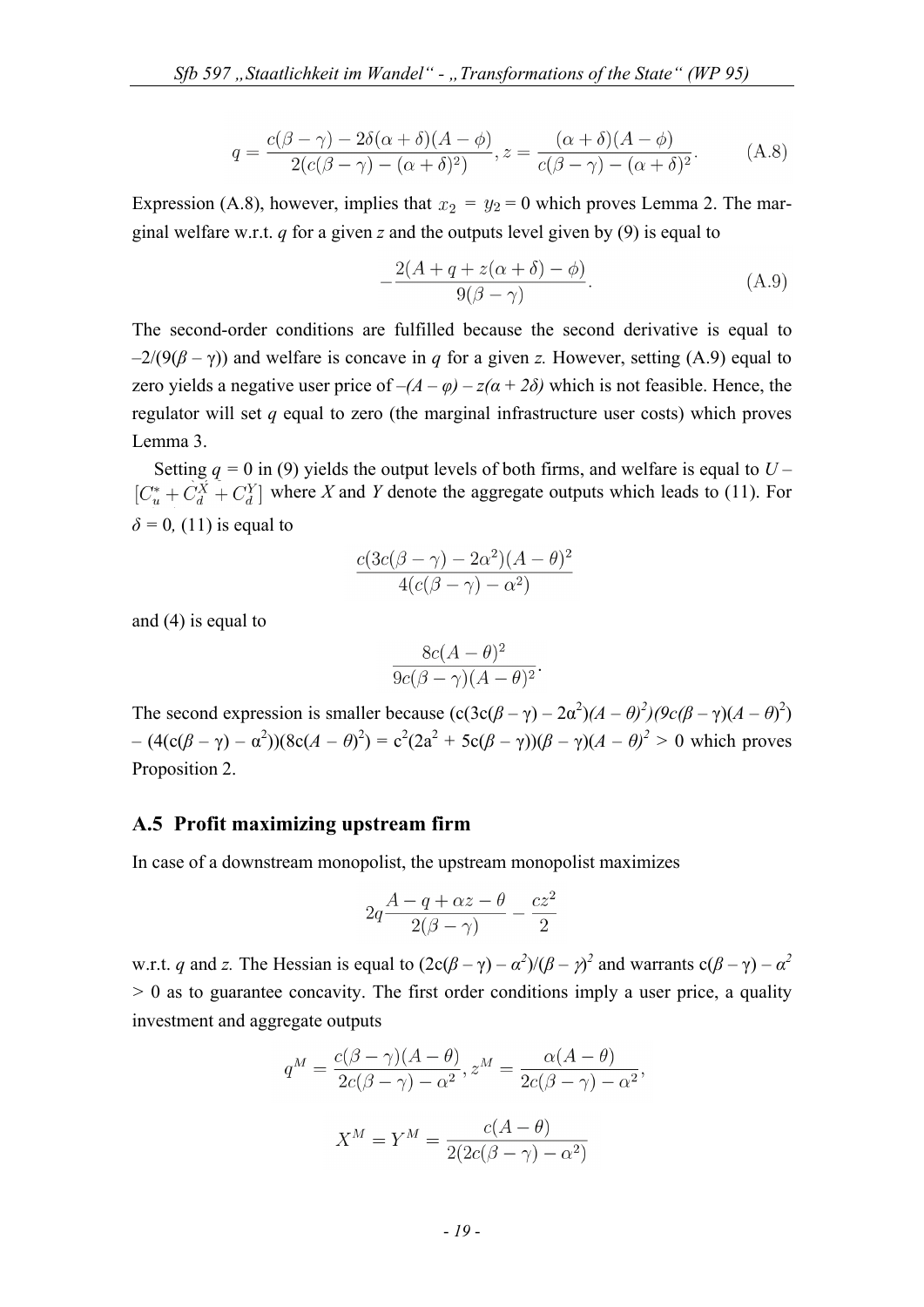respectively. In case of two multi-product firms, the upstream monopolist maximizes

$$
4q\frac{A-q+\alpha z-\theta}{3(\beta-\gamma)}-\frac{cz^2}{2}
$$

w.r.t. *q* and *z*. The Hessian is equal to  $8(3c(\beta - \gamma) - 2\alpha^2)/(\beta - \gamma)^2$  and warrants  $3c(\beta - \gamma)$  $-2\alpha^2 > 0$  as to guarantee concavity. The first order conditions imply a user price, a quality investment and aggregate outputs

$$
q^{D} = \frac{3c(\beta - \gamma)(A - \theta)}{2(3c(\beta - \gamma) - 2\alpha^{2})}, z^{D} = \frac{2\alpha(A - \theta)}{3c(\beta - \gamma) - 2\alpha^{2}},
$$

$$
X^{D} = Y^{D} = \frac{c(A - \theta)}{3c(\beta - \gamma) - 2\alpha^{2}}
$$

respectively. In case of two single-product firms, the upstream monopolist maximizes

$$
2q\frac{A-q+\alpha z-\theta}{2\beta-\gamma}-\frac{cz^2}{2}
$$

w.r.t. *q* and *z*. The Hessian is equal to  $4(c(2\beta - \gamma) - \alpha^2)/(\beta - \gamma)^2$  and warrants  $c(2\beta - \gamma)$  –  $\alpha^2 > 0$  as to guarantee concavity. The first order conditions imply a user price, a quality investment and aggregate outputs

$$
q^{S} = \frac{c(2\beta - \gamma)(A - \theta)}{2(c(2\beta - \gamma) - \alpha^{2})}, z^{S} = \frac{\alpha(A - \theta)}{c(2\beta - \gamma) - \alpha^{2}},
$$

$$
X^{S} = Y^{S} = \frac{c(A - \theta)}{2(c(2\beta - \gamma) - \alpha^{2})},
$$

respectively. Comparing these terms shows that quality, the user price and outputs with two multi-product firms are strictly larger than under a monopoly and weakly larger than with two single-product firms. They are only weakly larger as this includes the case  $\gamma = -\beta$  for which both duopoly setups coincide. Furthermore, quality, the user price and outputs are larger (smaller) under a monopoly compared to two single-product firms if  $\gamma$  > (<)0. If a social planner could impose user prices and quality levels, the results would be

$$
z^{F} = \frac{2(A - \theta)\alpha}{c(\beta - \gamma) - 2\alpha^{2}},
$$

$$
X^{F} = Y^{F} = \frac{c(A - \theta)}{c(\beta - \gamma) - 2\alpha^{2}}
$$

where the superscript *F* denotes the first best in this institutional setup. Note that the first best requires  $c(\beta - \gamma) - 2\alpha^2 > 0$  for concavity. We will assume that a first best would lead to interior solution, and hence we assume that this condition is fulfilled.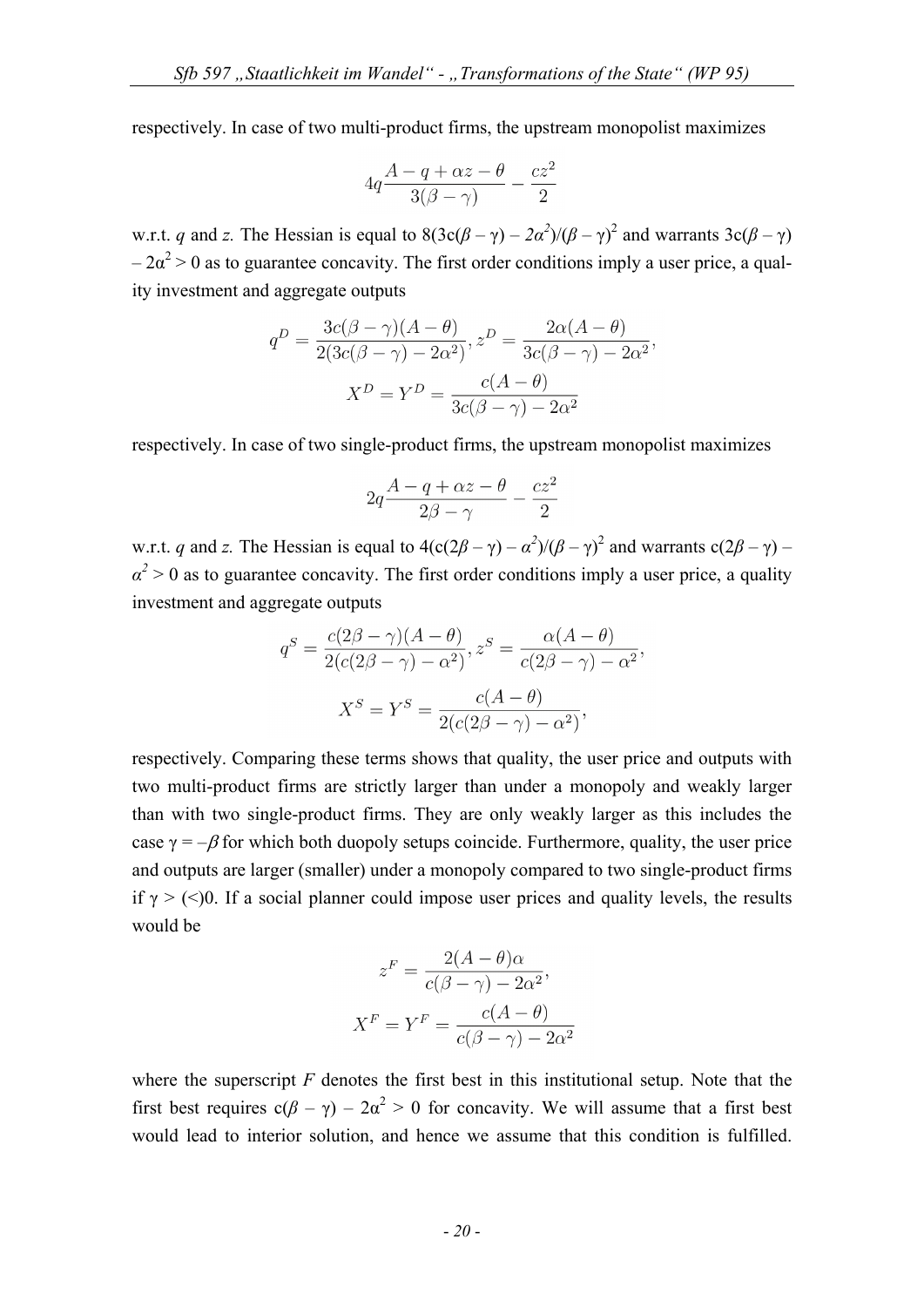Output and quality levels in the other three cases allow us to compute the welfare in the different setups, respectively:

$$
W^M = \frac{c(5c(\beta - \gamma) - 4\alpha^2)(A - \phi)^2}{4(2c(\beta - \gamma) - \alpha^2)^2},
$$
  
\n
$$
W^D = \frac{c(7c(\beta - \gamma) - 2\alpha^2)(A - \phi)^2}{(3c(\beta - \gamma) - 2\alpha^2)^2},
$$
  
\n
$$
W^S = \frac{c(7c\beta - 3c\gamma - 2\alpha^2)(A - \phi)^2}{4(c(2\beta - \gamma) - \alpha^2)^2}
$$

Not surprisingly, a comparison of welfare levels shows that welfare is highest for the case of two multi-product firms, matched only by two single-product firms if  $\gamma = -\beta$ . The monopoly setup dominates (is dominated by) the case of two single-product firms if  $y > \frac{(<)}{0}$ .

Let us now compare the best case of vertical separation, which is the case of two multi-product firms, with the case of a vertically integrated monopolist. The vertically integrated monopolist realizes economies of scope which does not happen in the case of two multi-product firms. Hence, the lowest welfare level for a vertically integrated monopolist is given by (4) for  $\delta = 0$ :

$$
\frac{c(3c(\beta-\gamma)-2\alpha^2)(A-\theta)^2}{4(c(\beta-\gamma)-\alpha^2)^2}
$$

We will do our proof by contradiction.  $W^D$  is larger than this term only if

$$
4(c(\beta - \gamma) - \alpha^2)^2 (5c(\beta - \gamma) - 4\alpha^2) - (3c(\beta - \gamma) - 2\alpha^2)^3
$$

is positive. Note that the first derivative of this term with respect to  $\beta - \gamma$  is equal to

$$
c(16\alpha^4 - 4c\alpha^2(\beta - \gamma) - 21c^2(\beta - \gamma)^2).
$$

Since an interior solution for the first best in the case of separation requires  $c(\beta - \gamma)$  $\alpha^2$ , this derivative is clearly negative in the relevant range. Furthermore, the term is zero for  $c(\beta - \gamma) = \alpha^2$ , proving that any claim that vertical separation may welfare dominate a vertically integrated monopolist leads to a contradiction.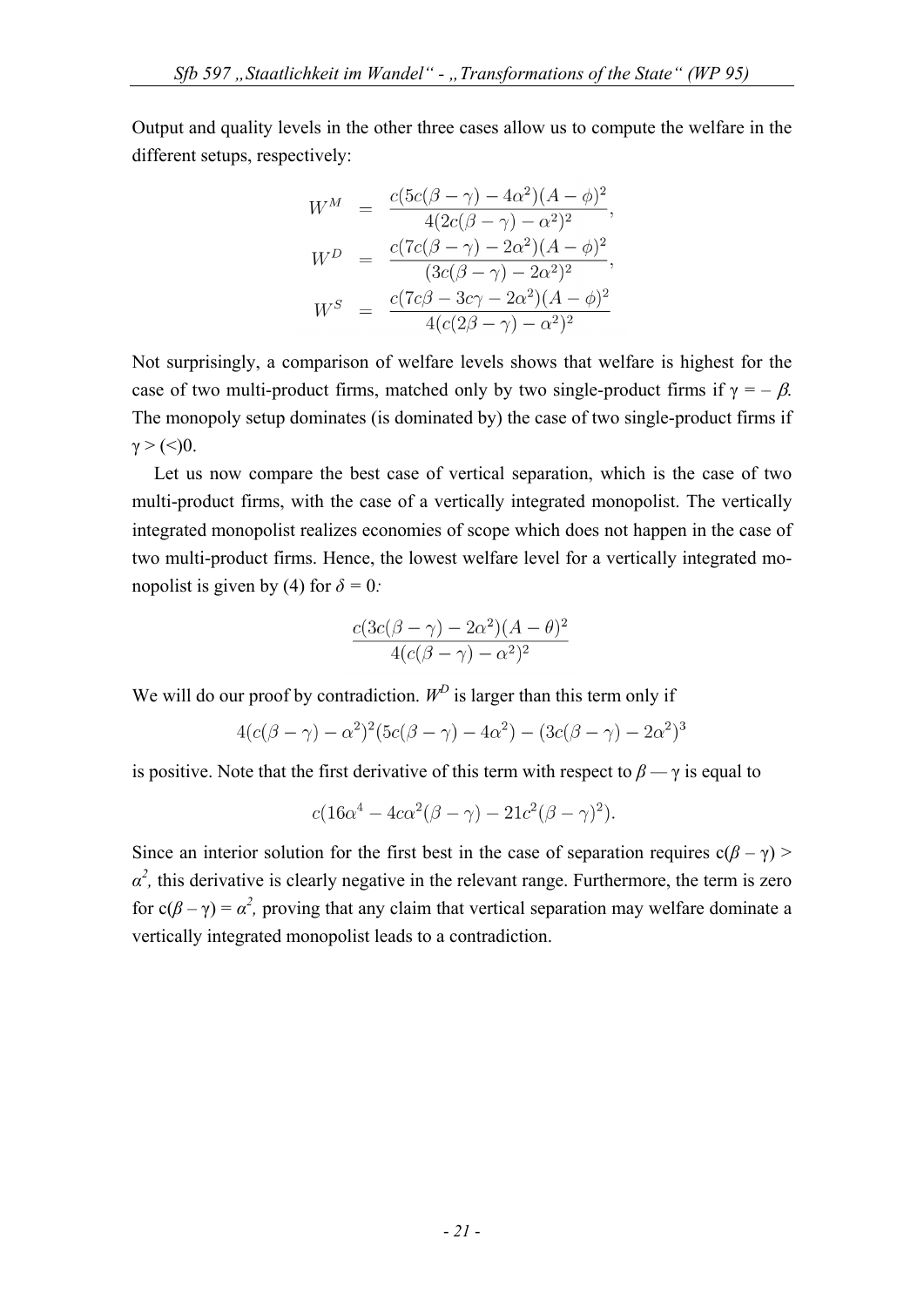# **A.6 Welfare maximizing upstream SOE**

Maximizing welfare subject to the output levels (12), (13) and (14) leads to user prices of

$$
q^M = -\frac{c(\beta - \gamma)(A - \theta)(1 + \lambda)}{c(\beta - \gamma)(1 + \lambda) - 2\alpha^2},
$$
  
\n
$$
q^D = -\frac{c(\beta - \gamma)(A - \theta)(1 + \lambda)}{2c(\beta - \gamma)(1 + \lambda) - 2\alpha^2},
$$
  
\n
$$
q^S = -\frac{c\beta(A - \theta)(1 + \lambda)}{c(\beta - \gamma)(1 + \lambda) - 2\alpha^2}.
$$

respectively. The second-order conditions require  $c(\beta - \gamma)(1 + \lambda) > 2\alpha^2$  such that all terms are negative, also demonstrating that  $q^D \ge q^S$ ,  $q^D > q^M$  and  $q^M > (\le)q^S$  if  $\gamma > (\le)0$ . The welfare level implied by a fully integrated SOE is at least equal to

$$
W = \frac{c(1+\lambda)(A - (1+\lambda)\theta)^2(1+\lambda)}{c(\beta - \gamma)(1+\lambda) - 2\alpha^2} - (1+\lambda)F
$$

which is computed from (7) for  $\delta = 0$ . This level is lower than the level implied by a welfare-maximizing SOE in case of separation (see Lemma 6). However, it increases with  $\delta$  and decreases more with  $\lambda$  than the welfare implied by a welfare-maximizing SOE in case of separation.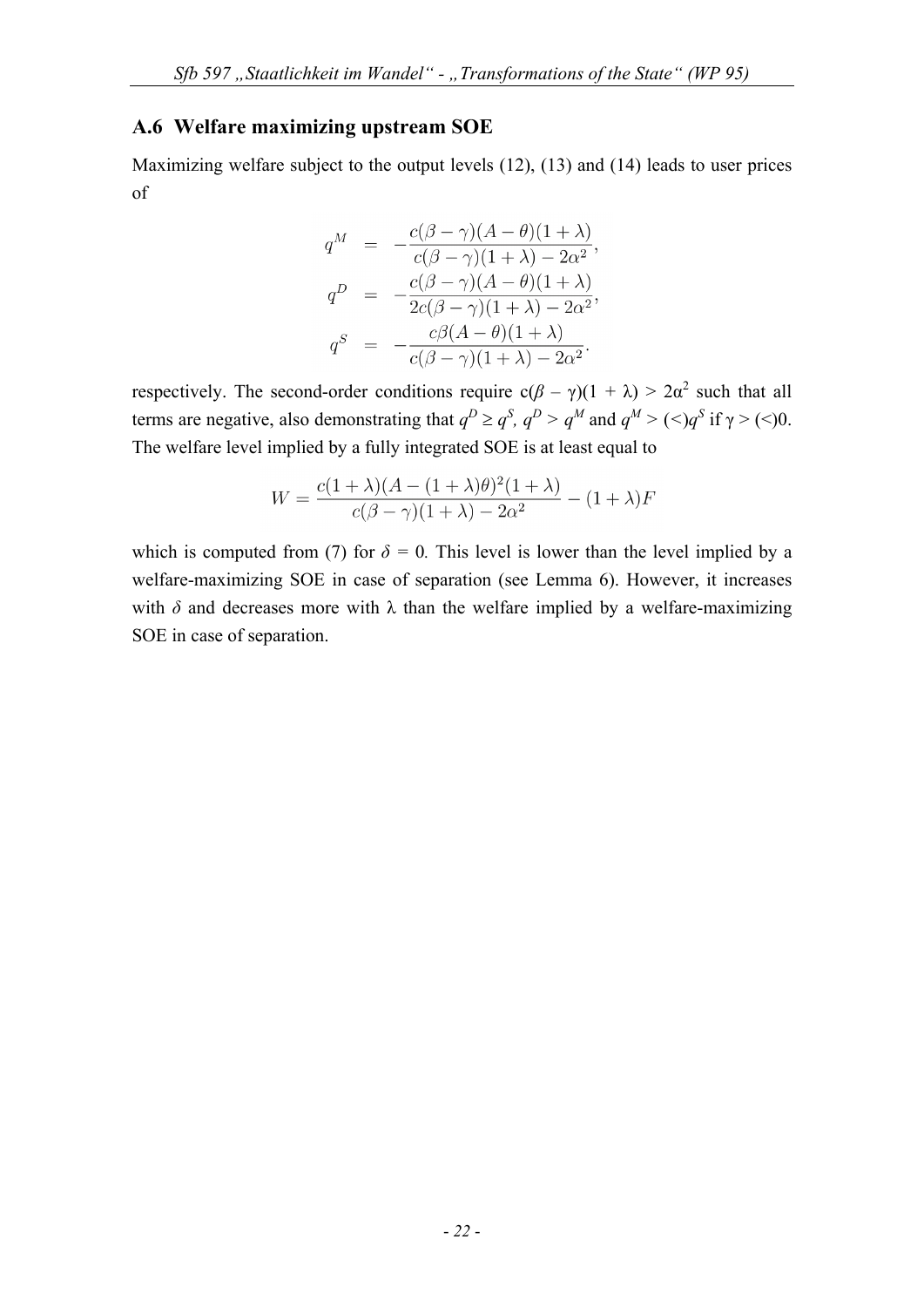#### **REFERENCES**

- Affuso, L. and D. Newberry, 2002, "The Impact of Structural and Con-tractural Arrangements on a Vertically Separated Railway", *Economic and Social Review* 33, 83-92.
- Boardman, A.E. and A.R. Vining, 1989, "Ownership and Performance in Competitive Environments: A Comparison of the Performance of Private, Mixed, and State-Owned Enterprises", *Journal of Law and Economics,* 32, 1-33.
- Boardman, A.E., C. Laurin and A.R. Vining, 2002, "Privatization in Canada: Operating and Stock Price Performance with International Comparisons", *Canadian Journal of Economics,* 19, 137-154.
- Bos, D., 1987, "Privatization of Public Enterprises', *European Economic Review* 31, 352-360.
- Bos, D., 1988, "Welfare Effects of Privatizing Public Enterprises", in: D. Bos, M. Rose and C. Seidl (eds.): *Welfare and Efficiency in Public Economics,* Heidelberg: Springer, 339-362.
- Bos, D., 1991, "Privatization and Restructuring: An Incomplete-contract Approach", *Journal of Institutional and Theoretical Economics,* 155, 362-382.
- Boiteux, M., 1971, "On the Management of Public Monopolies Subject to Budgetary Constraints", *Journal of Economic Theory* 3, 219-240.
- Calzolari, G. and C. Scarpa, 2008, *Footloose Monopolies: Regulating A 'National Champion',* Working Paper, Universita di Brescia.
- Cournot, A., 1927, *Researches into the Mathematical Principles of the Theory of Wealth*, New York: MacMillan.
- D'Souza, J. and W.L. Megginson, 1999, "The Financial and Operating Performance of Privatized Firms During the 1990s", *Journal of Finance,* 54, 1397-1438.
- Economides, N, 1999, "Quality Choice and Vertical Integration", *International Journal of Industrial Organization,* 17, 903-914.
- Ehrlich, I., G. Gallais-Hamonno, Z. Liu and R. Lutter, 1994, "Productivity Growth and Firm Ownership: An Empirical Investigation", *Journal of Political Economcy* 102, 1006-1038.
- Estache, A., A. Goldstein and R. Pittman, 2002, "Privatization and Regulatory Reform in Brazil: The Case of Freight Railways", *Journal of Industry, Competition and Trade* 1, 203-235.
- Fershtman, C., 1990, "The Interdependence Between Owership Status and Market Structure: The Case of Privatization", *Economica,* 57, 319-28.
- Gangopadhay, P., 2006, "The Optimal Access Price in a Vertically Related Industry", *Economic Analysis and Policy* 35, 91-102.
- Gibb, R., T. Lowndes and C. Charlton, 1996, "The Privatization of British Rail", *Applied Geography* 16, 35-31.
- Groves, T., Y. Hong, J. McMillan and B. Naughton, 1994, "Autonomy and Incentives in Chinese State Enterprises", *Quarterly Journal of Economics,* 109, 183-209.
- Groves, T., Y. Hong, J. McMillan and B. Naughton, 1995, "China's Evolving Managerial Labor Market", *Journal of Political Economy,* 103, 873-892.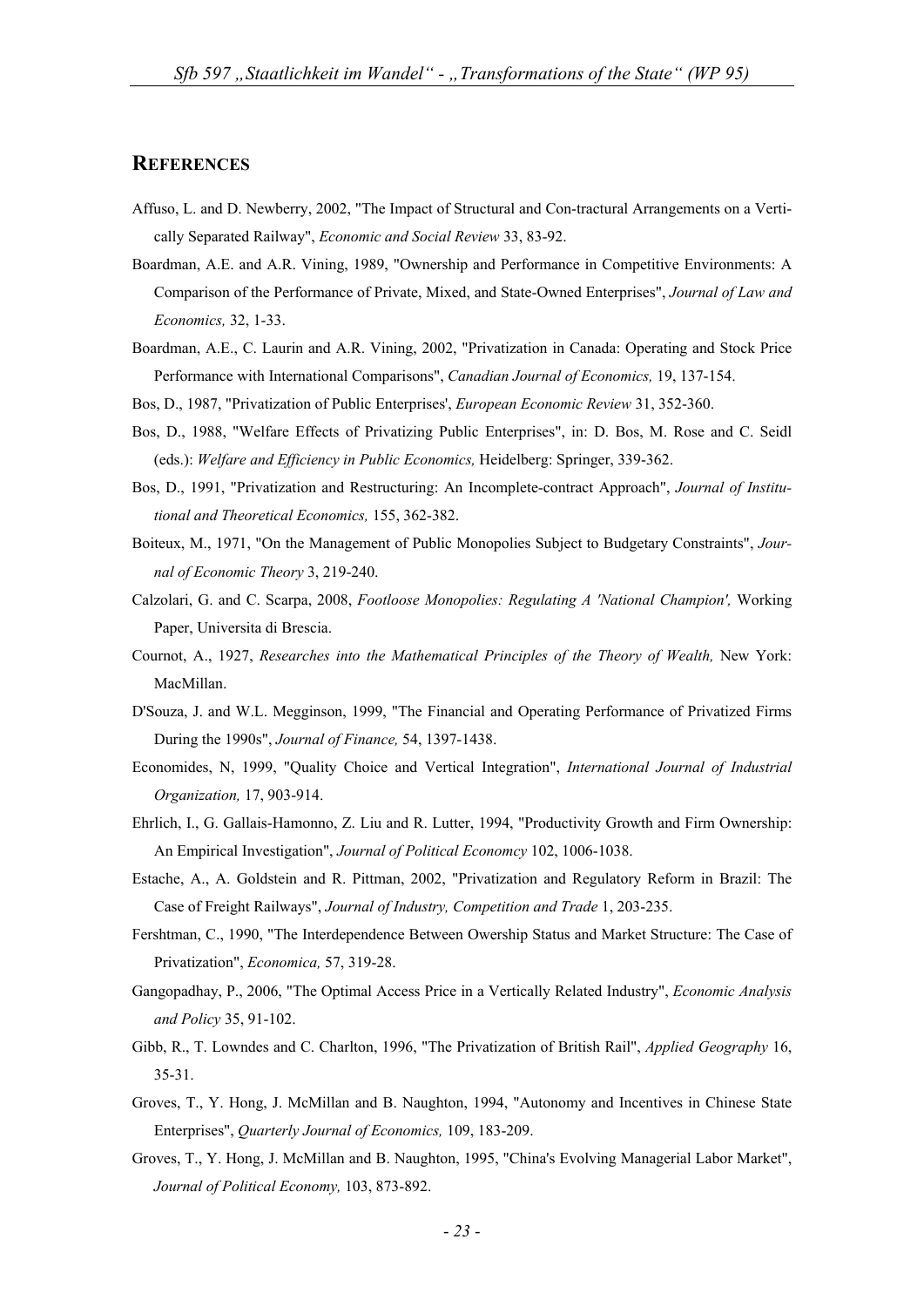- Iossa, E. and F. Stroffolini, 2007, *Integration and Separation with Costly Demand Information,* CSEF Working Paper 170, University of Salerno.
- Kole, S.R. and J.H. Mulherin, 1997, "The Government as a Shareholder: A Case from the United States", *Journal of Law and Economics,* 40, 1-22.
- Kwoka, J.E., 2005, "The Comparative Advantage of Public Ownership: Evidence from US Electric Utilities", *Canadian Journal of Economics,* 38, 622-640.
- Laffont, J.-J. and J. Tirole, 1993, *A Theory of Incentives in Procurement and Regulation*, Cambridge, MA, MIT Press.
- Lodge, M., 2003, "Institutional Choice and Policy Transfer: Reforming British and German Railway Regulation", *Governance* 16, 159-178.
- Long, N.V. and F. Stahler, 2009, "Trade Policy and Mixed Enterprises", *Canadian Journal of Economics,*  forthcoming.
- Matsukawa, I., 2005, *Congestion Pricing of Inputs in Vertically Related Markets,* Musashi University Discussion Paper 41.
- Megginson, W.L. and J.R. Netter, 2001, "From State to Market: A Survey of Empirical Studies on Privatization", *Journal of Economic Literature,* 39, 321-389.
- Newberry, D.M, 1997, "Privatisation and Liberalisation of Network Utilities", *European Economic Review* 41, 357-383.
- Newberry, D.M, 2002, "Problems of Liberalising the Electricity Industry", *European Economic Review*  46, 919-927.
- Obermauer, A., 2001, "National Railway Reform in Japan and the EU: Evaluation of Institutional Changes", *Japan Railway and Transport Review* 29, 24-31.
- OECD, 2005a, *Corporate Governance of State-owned Enterprises, A Survey of OECD Countries,* Paris.
- Preston, J., 1996, "The Economics of British Rail Privatization: An Assessment", *Transport Reviews* 16, 1-21.
- Price Waterhouse, 1989a, *Privatization: Learning Lessons form the U.K. Experience*, London: Price Waterhouse.
- Price Waterhouse, 1989b, *Privatization: The Facts,* London: Price Wa-terhouse.
- Rama Ramamurti, R., 1997, "Testing the Limits of Privatization: Argentine Railroads", *World Development* 25, 1973-1993.
- Sadka, J. and J.L. Negrin, 2004, *Full vs. Light-handed Regulation of a Network Industry,* Working Paper.
- Saavedra, E., 2001, "The Role of Informational Rents: Network Utilities and Vertical Structure", *Revista de Analisis Economico* 16, 77-107.
- Schleifer, A., 1998, "State versus Private Ownership", *Journal of Economic Perspectives,* 12, 133-150.
- Sonnenschein, H., 1968, "The Dual of Duopoly is Complementary Monopoly: Or, Two of Cournots Theories Are One", *Journal of Political Economy* 36, 316318.
- Spencer, B.J. and J.A. Brander, 1983, "International R&D Rivalry and Industrial Strategy", *Review of Economic Studies,* 50, 707-722.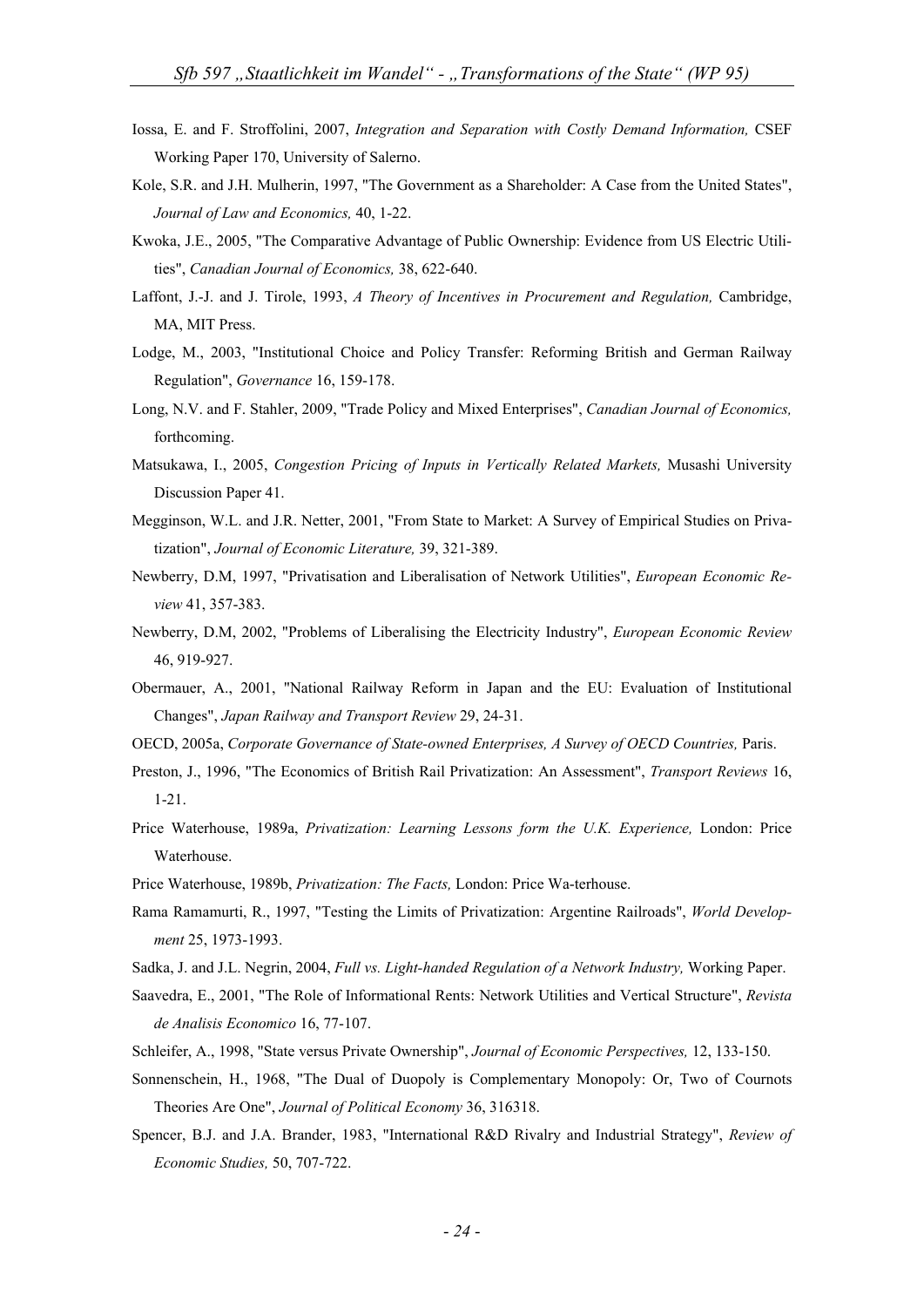- Vickers, J., 1995, "Competition and Regulation in Vertically Related Markets", *Review of Economic Studies* 62, 1-17.
- White, M.D., 1996, "Mixed Oligopoly, Privatization, and Subsidization", *Economics Letters,* 53, 189-195.

World Bank, 1995, *Bureaucrats in Business,* Washington: Oxford University Press.

- Zauner, M., 2004, *Vertical Integration and Discrimination in the German Railway Sector: Results of a Questionnaire Survey,* Discussion Paper 2004/1, University of Stuttgart.
- Zürn, M. and S. Leibfried, 2005, "Reconfiguring the National Constellation", in: M. Zürn and S. Leibfried (eds.), *Transformations of the State?,* Cambridge, Cambridge University Press, 1-36.